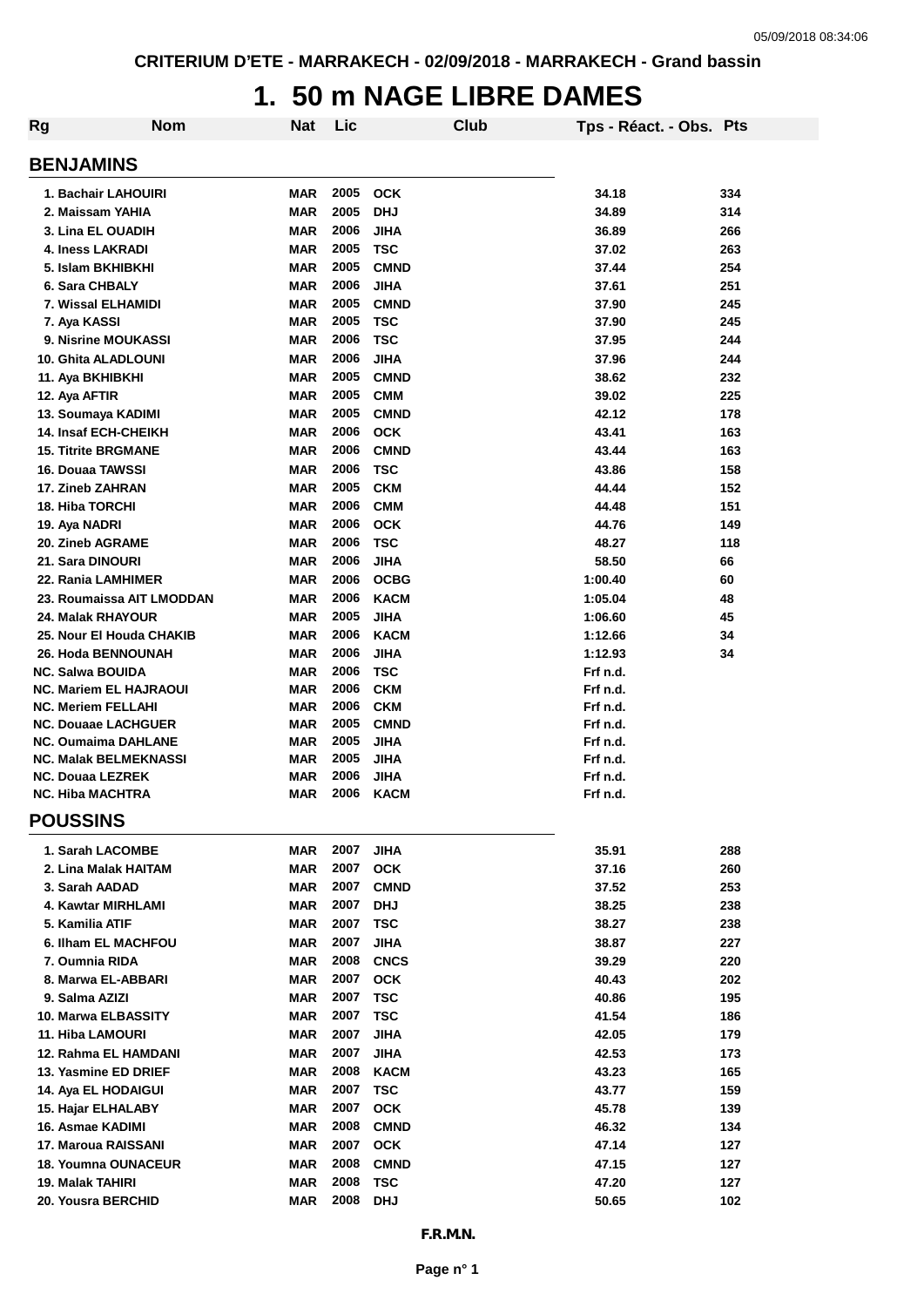## **1. 50 m NAGE LIBRE DAMES**

| Rg                          | <b>Nom</b>                 | Nat        | Lic  | Club        | Tps - Réact. - Obs. Pts |    |
|-----------------------------|----------------------------|------------|------|-------------|-------------------------|----|
| <b>POUSSINS</b>             |                            |            |      |             |                         |    |
| 21. Assia TAWSSI            |                            | <b>MAR</b> | 2007 | TSC         | 54.70                   | 81 |
| 22. Hibato Allah KATITI     |                            | <b>MAR</b> | 2007 | <b>JIHA</b> | 58.04                   | 68 |
|                             | 22. Fatima Ezzahra LHACHEQ | <b>MAR</b> | 2008 | <b>JIHA</b> | 58.04                   | 68 |
| 24. Zaynab BENBABA          |                            | <b>MAR</b> | 2008 | <b>JIHA</b> | 1:00.91                 | 59 |
| <b>25. Wissal ABDENOURI</b> |                            | <b>MAR</b> | 2007 | <b>KACM</b> | 1:01.95                 | 56 |
| 26. Diae LAHBAS             |                            | <b>MAR</b> | 2008 | <b>JIHA</b> | 1:09.28                 | 40 |
| 27. Ghita IDRISSI ALAOUI    |                            | <b>MAR</b> | 2008 | <b>JIHA</b> | 1:14.42                 | 32 |
|                             | 28. Zainab AIT CHAHBOUN    | <b>MAR</b> | 2008 | <b>JIHA</b> | 1:17.71                 | 28 |
| <b>NC. Imane ELKHOMSI</b>   |                            | <b>MAR</b> | 2007 | <b>CKM</b>  | Frf n.d.                |    |
| <b>NC. Zainab JOUANI</b>    |                            | <b>MAR</b> | 2008 | <b>CKM</b>  | Frf n.d.                |    |
| <b>NC. Nour MOUHIM</b>      |                            | <b>MAR</b> | 2007 | <b>CKM</b>  | Frf n.d.                |    |
| <b>NC. Hiba MAKBOULI</b>    |                            | <b>MAR</b> | 2007 | <b>DHJ</b>  | Frf n.d.                |    |
| <b>NC. Marwa KHALIL</b>     |                            | <b>MAR</b> | 2008 | <b>JIHA</b> | Frf n.d.                |    |
| <b>NC. Nohaila LAKHOUIL</b> |                            | <b>MAR</b> | 2008 | <b>JIHA</b> | Frf n.d.                |    |
| <b>NC. Israe DOUADA</b>     |                            | <b>MAR</b> | 2007 | <b>KACM</b> | Frf n.d.                |    |
|                             |                            |            |      |             |                         |    |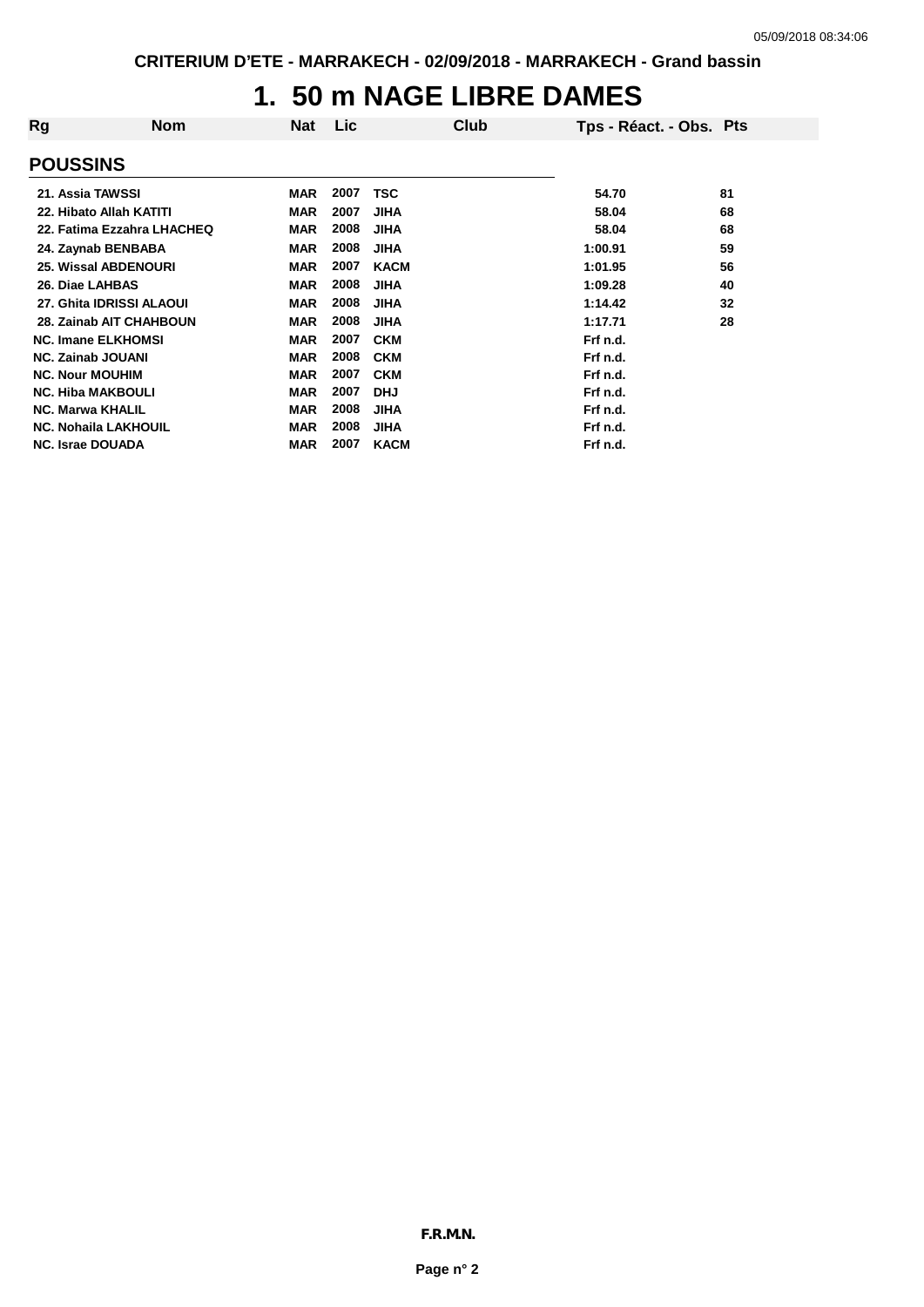## **2. 50 m BRASSE MESSIEURS**

| <b>Rg</b> | <b>Nom</b>                    | Nat        | Lic  |             | Club      | Tps - Réact. - Obs. Pts |     |
|-----------|-------------------------------|------------|------|-------------|-----------|-------------------------|-----|
|           | <b>BENJAMINS</b>              |            |      |             |           |                         |     |
|           | 1. Karim SELLAFI              | <b>MAR</b> |      | 2005 OCK    |           | 40.13                   | 293 |
|           | 2. Rayane DAKI                | <b>MAR</b> | 2005 | <b>OCK</b>  |           | 40.45                   | 286 |
|           | <b>3. Mouad BENGUIRA</b>      | <b>MAR</b> | 2006 | <b>KACM</b> |           | 41.01                   | 275 |
|           | 4. Haitam Safouane OURTANE    | <b>MAR</b> | 2005 | <b>CMND</b> |           | 41.13                   | 272 |
|           | 5. Amr BENATMANE              | <b>MAR</b> | 2005 | <b>TSC</b>  |           | 43.02                   | 238 |
|           | 6. Aymane DIANI               | <b>MAR</b> | 2005 | <b>JIHA</b> |           | 44.09                   | 221 |
|           | 7. Mehdi ZEHNOUNI             | <b>MAR</b> | 2005 | <b>DHJ</b>  |           | 44.16                   | 220 |
|           | 8. Nabil EL MOUMI             | <b>MAR</b> | 2006 | <b>JIHA</b> |           | 45.72                   | 198 |
|           | 9. Mohamed EL BAKILI          | <b>MAR</b> | 2005 | <b>TSC</b>  |           | 46.84                   | 184 |
|           | <b>10. Youssef CHAYED</b>     | <b>MAR</b> | 2005 | <b>JIHA</b> |           | 48.34                   | 167 |
|           | 11. Charaf Eddine BELHIMER    | <b>MAR</b> | 2005 | <b>COMN</b> |           | 50.09                   | 150 |
|           | 12. Othmane TAHIRI            | <b>MAR</b> | 2005 | <b>TSC</b>  |           | 50.50                   | 147 |
|           | 13. Zakaria IOUI              | <b>MAR</b> | 2006 | <b>COMN</b> |           | 50.74                   | 145 |
|           | <b>14. Saad LAMRIKHI</b>      | <b>MAR</b> | 2005 | <b>COMN</b> |           | 51.44                   | 139 |
|           | 15. Abderrazzak SOUHJOUD      | <b>MAR</b> | 2005 | <b>CKM</b>  |           | 52.07                   | 134 |
|           | <b>15. Yassir SOUHAIB</b>     | <b>MAR</b> | 2006 | <b>CMND</b> |           | 52.07                   | 134 |
|           | 17. Abdelmounaim BIDY         | <b>MAR</b> | 2005 | <b>CMM</b>  |           | 52.34                   | 132 |
|           | <b>18. Ziad HOUARI</b>        | <b>MAR</b> | 2005 | <b>TSC</b>  |           | 52.92                   | 128 |
|           | 19. Jad ABDOUH                | <b>MAR</b> | 2005 | <b>JIHA</b> |           | 53.46                   | 124 |
|           | 20. Sif Eddine AIT BEN HAMOU  | <b>MAR</b> | 2005 | <b>CMM</b>  |           | 54.09                   | 119 |
|           | 21. Mohamed Adil EZZAOUI      | <b>MAR</b> | 2005 | <b>CKM</b>  |           | 54.72                   | 115 |
|           | 22. Mohamed Amine MOKRINI     | <b>MAR</b> | 2006 | <b>TSC</b>  |           | 56.20                   | 106 |
|           | 23. Charaf Eddine OUIFAQ      | <b>MAR</b> | 2005 | <b>COMN</b> |           | 58.08                   | 96  |
|           | 24. Walid ATYA                | <b>MAR</b> | 2005 | <b>TSC</b>  |           | 58.33                   | 95  |
|           | 25. Mohamed KHOULAKI          | <b>MAR</b> | 2006 | <b>CKM</b>  |           | 1:00.42                 | 86  |
|           | 26. Ahmed BELFIDA             | <b>MAR</b> | 2005 | <b>CKM</b>  |           | 1:02.09                 | 79  |
|           | 27. Abdelkarim SABIH          | <b>MAR</b> | 2006 | <b>KACM</b> |           | 1:03.75                 | 73  |
|           | 28. Zakaria AOUZAL            | <b>MAR</b> | 2005 | <b>COMN</b> |           | 1:08.86                 | 58  |
|           | 29. Saad BELGARNE             | <b>MAR</b> | 2006 | <b>CMM</b>  |           | 1:12.46                 | 49  |
|           | <b>NC. Reda SELOUANE</b>      | <b>MAR</b> | 2006 | <b>CMND</b> |           | Frf n.d.                |     |
|           | <b>NC. Adam AGOURAM</b>       | <b>MAR</b> | 2006 | <b>CMND</b> |           | Frf n.d.                |     |
|           | <b>NC. Mehdi ABBOU</b>        | <b>MAR</b> | 2006 | <b>CMND</b> |           | Frf n.d.                |     |
|           | NC. Abdelghani GHANNAM        | <b>MAR</b> | 2005 | <b>CMND</b> |           | Frf n.d.                |     |
|           | <b>NC. Anas LAMNIZAH</b>      | <b>MAR</b> | 2006 | <b>COMN</b> |           | Frf n.d.                |     |
|           | NC. Mohamed Amine EL GHAZI    | <b>MAR</b> | 2006 | <b>COMN</b> |           | Frf n.d.                |     |
|           | <b>NC. Mouad ABADI</b>        | <b>MAR</b> | 2006 | <b>COMN</b> |           | Dsq NI                  | 0   |
|           | <b>POUSSINS</b>               |            |      |             |           |                         |     |
|           | 1. Rayane M'GHARI             | <b>MAR</b> | 2007 | <b>DHJ</b>  |           | 50.47                   | 147 |
|           | 2. Mehdi ELFALI               | <b>MAR</b> | 2007 | <b>JIHA</b> |           | 51.41                   | 139 |
|           | 3. Mohamed Ayoub AIT BENTALEB | <b>MAR</b> | 2007 | <b>CKM</b>  |           | 52.22                   | 133 |
|           | 4. Ahmed EL HIRI              | <b>MAR</b> | 2007 | <b>JIHA</b> |           | 52.50                   | 131 |
|           | 5. Nassime DADDA              | <b>MAR</b> | 2008 | <b>JIHA</b> |           | 52.51                   | 131 |
|           | 6. Noureddine DOUKKALI KACHI  | <b>MAR</b> | 2008 | <b>DHJ</b>  |           | 54.70                   | 115 |
|           | 7. Mohammed BKHIBKHI          | <b>MAR</b> | 2008 | <b>CMND</b> |           | 55.71                   | 109 |
|           | 8. Ilyass LAMZOUGUI           | <b>MAR</b> | 2007 | <b>JIHA</b> |           | 55.99                   | 108 |
|           | 9. Rayane LAALJI              | <b>MAR</b> | 2008 | <b>TSC</b>  |           | 56.36                   | 105 |
|           | 10. Elmehdi HOURICH           | <b>MAR</b> | 2007 | <b>DHJ</b>  |           | 56.84                   | 103 |
|           | 11. Adam DIYANE               | <b>MAR</b> | 2008 | <b>JIHA</b> |           | 57.34                   | 100 |
|           | 12. Yasser HANNANI            | <b>MAR</b> | 2008 | <b>COMN</b> |           | 57.38                   | 100 |
|           | 13. Ilyas DARIF               | <b>MAR</b> | 2007 | <b>CMND</b> |           | 57.85                   | 98  |
|           | 14. Haytham BENKARROUM        | <b>MAR</b> | 2007 | <b>TSC</b>  |           | 58.29                   | 95  |
|           | 15. Ilyas BOUAYADI            | <b>MAR</b> | 2007 | <b>TSC</b>  |           | 58.87                   | 93  |
|           | 16. Tamim SOUITI              | <b>MAR</b> | 2008 | <b>CMND</b> |           | 1:00.03                 | 87  |
|           | 17. Mehdi HARMACH             | <b>MAR</b> | 2008 | <b>DHJ</b>  |           | 1:00.63                 | 85  |
|           | 18. Saad HADRI                | <b>MAR</b> | 2007 | <b>CMND</b> |           | 1:05.21                 | 68  |
|           |                               |            |      |             | F.R.M.N.  |                         |     |
|           |                               |            |      |             |           |                         |     |
|           |                               |            |      |             | Page n° 3 |                         |     |
|           |                               |            |      |             |           |                         |     |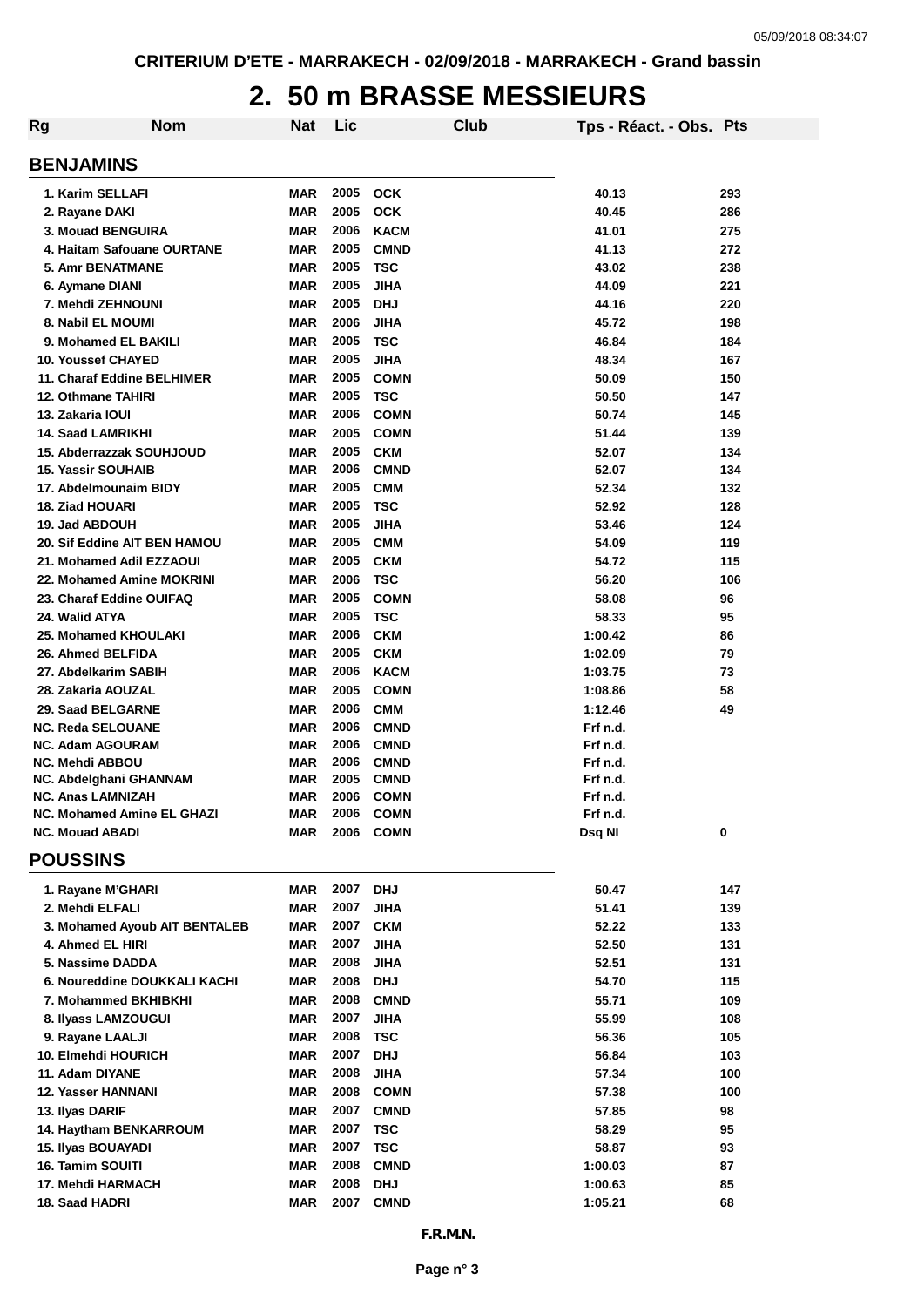### **2. 50 m BRASSE MESSIEURS**

| Rg                         | <b>Nom</b>                        | <b>Nat</b> | Lic. |             | Club | Tps - Réact. - Obs. Pts |    |
|----------------------------|-----------------------------------|------------|------|-------------|------|-------------------------|----|
| <b>POUSSINS</b>            |                                   |            |      |             |      |                         |    |
| 19. Imrane ABADI           |                                   | <b>MAR</b> | 2008 | <b>COMN</b> |      | 1:05.30                 | 68 |
|                            | 20. Abdessalam BELFIDA            | <b>MAR</b> | 2007 | <b>CKM</b>  |      | 1:05.40                 | 67 |
| 21. Rida SOUHAIB           |                                   | <b>MAR</b> | 2008 | <b>CMND</b> |      | 1:06.27                 | 65 |
|                            | 22. Zine Elaabidine AYLAL         | <b>MAR</b> | 2008 | <b>COMN</b> |      | 1:06.36                 | 64 |
| 23. Yassir HARMACH         |                                   | <b>MAR</b> | 2008 | <b>DHJ</b>  |      | 1:06.41                 | 64 |
| 24. Taha DAHDOUD           |                                   | <b>MAR</b> | 2007 | <b>DHJ</b>  |      | 1:06.74                 | 63 |
| <b>NC. Anas ELKAIDOUMI</b> |                                   | <b>MAR</b> | 2007 | <b>JIHA</b> |      | Frf n.d.                |    |
|                            | NC. Abderrahman MOUBTASSIM        | <b>MAR</b> | 2008 | <b>COMN</b> |      | Frf n.d.                |    |
|                            | <b>NC. Abdelhamid EL MOUEFFEQ</b> | <b>MAR</b> | 2008 | <b>DHJ</b>  |      | Dsq FD                  | 0  |
| NC. Abdellah JOUANI        |                                   | <b>MAR</b> | 2007 | <b>CKM</b>  |      | Dsq NI                  | 0  |
|                            | NC. Mohammed Amine GHALIB         | <b>MAR</b> | 2008 | <b>TSC</b>  |      | Dsq NI                  | 0  |
| <b>NC. Ilyas HAISSENE</b>  |                                   | <b>MAR</b> | 2008 | <b>COMN</b> |      | Dsq NI                  | 0  |
| <b>NC. Taha YOUSFI</b>     |                                   | <b>MAR</b> | 2007 | <b>COMN</b> |      | Dsq NI                  | 0  |
| NC. Abdellah AIT AISSA     |                                   | <b>MAR</b> | 2007 | <b>COMN</b> |      | Dsq NI                  | 0  |
|                            | NC. Abderrahmane AIT AISSA        | <b>MAR</b> | 2007 | <b>COMN</b> |      | Dsq NI                  | 0  |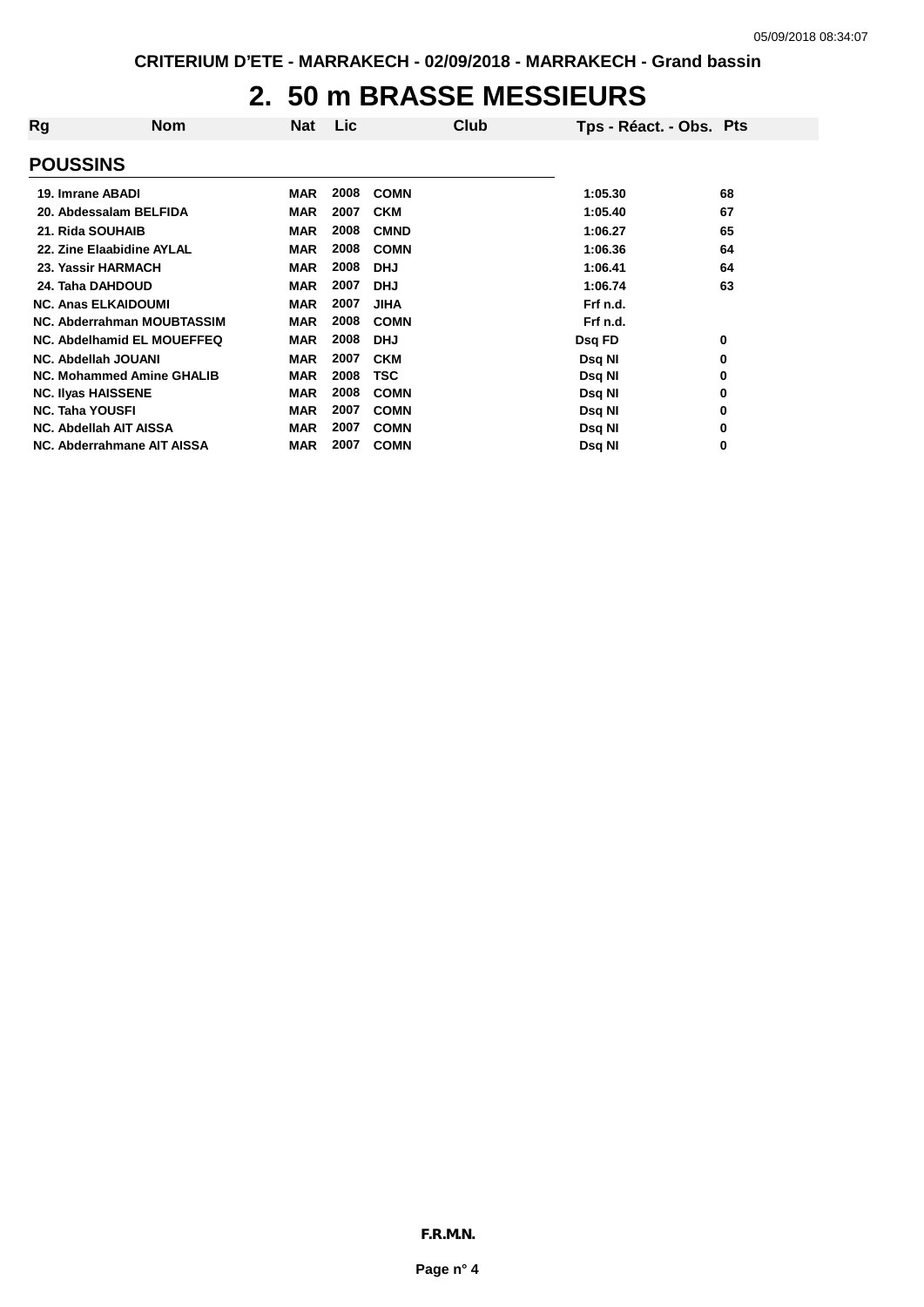## **3. 50 m PAPILLON DAMES**

**<sup>0</sup>**

| <b>Rg</b>                  | <b>Nom</b>                 | Nat        | <b>Lic</b> | Club        | Tps - Réact. - Obs. Pts |     |
|----------------------------|----------------------------|------------|------------|-------------|-------------------------|-----|
| <b>BENJAMINS</b>           |                            |            |            |             |                         |     |
|                            | 1. Ghita ALADLOUNI         | <b>MAR</b> | 2006       | <b>JIHA</b> | 42.30                   | 192 |
| 2. Lina EL OUADIH          |                            | <b>MAR</b> | 2006       | <b>JIHA</b> | 42.91                   | 184 |
| 3. Aya BKHIBKHI            |                            | <b>MAR</b> | 2005       | <b>CMND</b> | 48.68                   | 126 |
| 4. Soumaya KADIMI          |                            | <b>MAR</b> | 2005       | <b>CMND</b> | 50.53                   | 113 |
| 5. Sara CHBALY             |                            | <b>MAR</b> | 2006       | <b>JIHA</b> | 50.64                   | 112 |
| 6. Aya KASSI               |                            | <b>MAR</b> | 2005       | <b>TSC</b>  | 52.99                   | 98  |
|                            | <b>7. Nisrine MOUKASSI</b> | <b>MAR</b> | 2006       | <b>TSC</b>  | 56.94                   | 79  |
| 8. Zineb ZAHRAN            |                            | <b>MAR</b> | 2005       | <b>CKM</b>  | 1:01.16                 | 63  |
| <b>NC. Iness LAKRADI</b>   |                            | <b>MAR</b> | 2005       | <b>TSC</b>  | Dsq NI                  | 0   |
| <b>POUSSINS</b>            |                            |            |            |             |                         |     |
| 1. Sarah LACOMBE           |                            | <b>MAR</b> | 2007       | <b>JIHA</b> | 41.70                   | 201 |
|                            | 2. Lina Malak HAITAM       | <b>MAR</b> | 2007       | <b>OCK</b>  | 42.48                   | 190 |
|                            | 3. Ilham EL MACHFOU        | <b>MAR</b> | 2007       | <b>JIHA</b> | 46.95                   | 140 |
|                            | 4. Rahma EL HAMDANI        | <b>MAR</b> | 2007       | <b>JIHA</b> | 51.56                   | 106 |
|                            | 5. Marwa ELBASSITY         | <b>MAR</b> | 2007       | <b>TSC</b>  | 52.36                   | 101 |
|                            | 6. Youmna OUNACEUR         | <b>MAR</b> | 2008       | <b>CMND</b> | 55.16                   | 86  |
| <b>NC. Kamilia ATIF</b>    |                            | <b>MAR</b> | 2007       | <b>TSC</b>  | Dsq NI                  | 0   |
| <b>NC. Aya EL HODAIGUI</b> |                            | <b>MAR</b> | 2007       | <b>TSC</b>  | Dsq NI                  | 0   |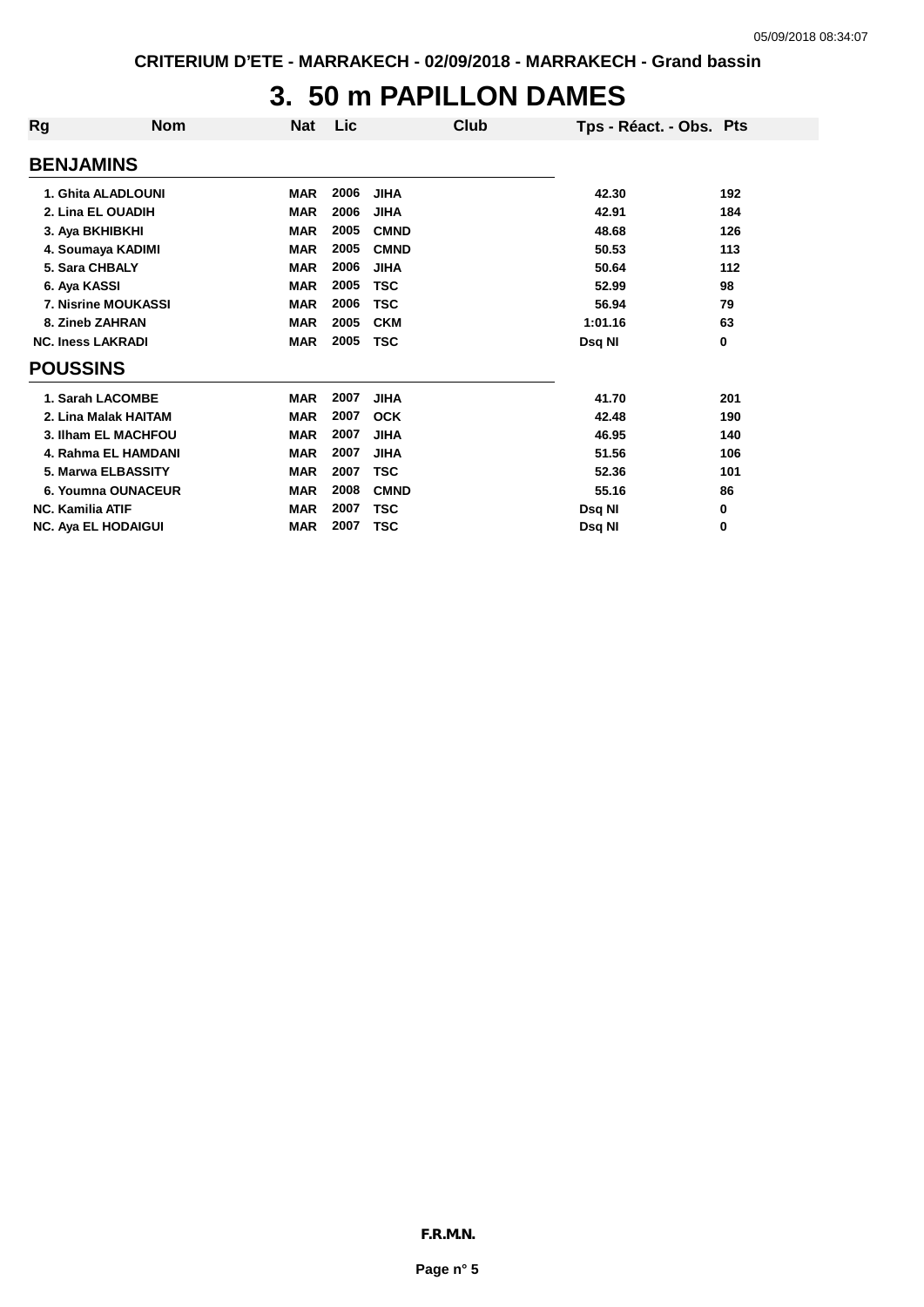## **4. 50 m DOS MESSIEURS**

| <b>Rg</b>                  | <b>Nom</b>                       | Nat                      | Lic       | Club        | Tps - Réact. - Obs. Pts |     |
|----------------------------|----------------------------------|--------------------------|-----------|-------------|-------------------------|-----|
| <b>BENJAMINS</b>           |                                  |                          |           |             |                         |     |
|                            | 1. Mohamed Adam NOURDINE         | <b>MAR</b>               | 2005      | <b>OCK</b>  | 38.73                   | 239 |
| 2. Mehdi ZEHNOUNI          |                                  | <b>MAR</b>               | 2005      | <b>DHJ</b>  | 40.31                   | 212 |
|                            | <b>3. El Mehdi MOUHACHIM</b>     | <b>MAR</b>               | 2006      | <b>JIHA</b> | 40.37                   | 211 |
| 4. Yahya ELKHATIBI         |                                  | <b>MAR</b>               | 2006      | <b>DHJ</b>  | 45.85                   | 144 |
| 5. Oussama NASSIR          |                                  | <b>MAR</b>               | 2006      | <b>OCK</b>  | 46.86                   | 135 |
|                            | 6. Abderrazzak SOUHJOUD          | <b>MAR</b>               | 2005      | <b>CKM</b>  | 48.09                   | 124 |
| 7. Othmane TAHIRI          |                                  | <b>MAR</b>               | 2005      | <b>TSC</b>  | 48.91                   | 118 |
| 8. Youssef CHAYED          |                                  | <b>MAR</b>               | 2005      | <b>JIHA</b> | 49.30                   | 115 |
| 9. Jad ABDOUH              |                                  | <b>MAR</b>               | 2005      | <b>JIHA</b> | 52.02                   | 98  |
|                            | 10. Saad Eddine ELMAAMOURI       | <b>MAR</b>               | 2005      | <b>KACM</b> | 53.03                   | 93  |
|                            | 11. Mohamed MAJDAR               | <b>MAR</b>               | 2005      | <b>KACM</b> | 54.27                   | 86  |
|                            | 12. Mohamed Adam DOUKKALI KACHI  | <b>MAR</b>               | 2006      | <b>DHJ</b>  | 55.74                   | 80  |
|                            | 13. Mohamed EL BAKILI            | <b>MAR</b>               | 2005      | <b>TSC</b>  | 56.09                   | 78  |
|                            | 14. Mohamed Amine MOKRINI        | <b>MAR</b>               | 2006      | <b>TSC</b>  | 56.91                   | 75  |
| <b>NC. Anass RTAIB</b>     |                                  | <b>MAR</b>               | 2006      | <b>OCK</b>  | Dsq NI                  | 0   |
| <b>POUSSINS</b>            |                                  |                          |           |             |                         |     |
| 1. Fadi ZOUGGARI           |                                  | <b>MAR</b>               | 2007      | <b>DHJ</b>  | 41.97                   | 187 |
|                            | 2. Elmehdi HOURICH               | <b>MAR</b>               | 2007      | <b>DHJ</b>  | 44.71                   | 155 |
|                            |                                  |                          | 2008      | <b>OCK</b>  |                         |     |
|                            | 3. Yahya Rayane NORDINE          | <b>MAR</b><br><b>MAR</b> | 2007      |             | 45.61<br>47.91          | 146 |
|                            | 4. Mohamed Taha TRAIDI           |                          |           | <b>OCK</b>  |                         | 126 |
|                            | 5. Abdelhamid EL MOUEFFEQ        | <b>MAR</b>               | 2008      | <b>DHJ</b>  | 48.56                   | 121 |
|                            | 6. Zakaria ELKHATIBI             | <b>MAR</b>               | 2007      | <b>DHJ</b>  | 49.59                   | 113 |
|                            | 7. Ilyass LAMZOUGUI              | <b>MAR</b>               | 2007      | <b>JIHA</b> | 49.64                   | 113 |
| 8. Rayane LAALJI           |                                  | MAR                      | 2008      | <b>TSC</b>  | 50.57                   | 107 |
| 9. Rayane M'GHARI          |                                  | <b>MAR</b>               | 2007      | <b>DHJ</b>  | 51.34                   | 102 |
|                            | 10. Noureddine DOUKKALI KACHI    | <b>MAR</b>               | 2008      | <b>DHJ</b>  | 51.55                   | 101 |
| 11. Sohaib DAKI            |                                  | <b>MAR</b>               | 2007      | <b>OCK</b>  | 52.81                   | 94  |
| 12. Taha DAHDOUD           |                                  | <b>MAR</b>               | 2007      | <b>DHJ</b>  | 54.23                   | 87  |
| 13. Diyaa LAFKIHI          |                                  | <b>MAR</b>               | 2007      | <b>TSC</b>  | 54.30                   | 86  |
| 14. Adam DIYANE            |                                  | <b>MAR</b>               | 2008      | <b>JIHA</b> | 54.75                   | 84  |
|                            | <b>15. Mohammed Amine GHALIB</b> | <b>MAR</b>               | 2008      | <b>TSC</b>  | 56.62                   | 76  |
| 16. Hamza NAFR             |                                  | <b>MAR</b>               | 2008      | <b>OCK</b>  | 59.20                   | 66  |
|                            | 17. Mohamed Amine ZEGOUMOU       | <b>MAR</b>               | 2008      | <b>OCK</b>  | 59.76                   | 65  |
| 17. Mehdi RASSY            |                                  | <b>MAR</b>               | 2008      | TSC         | 59.76                   | 65  |
|                            | 19. Haytham BENKARROUM           | <b>MAR</b>               | 2007      | <b>TSC</b>  | 1:10.84                 | 39  |
| 20. Mehdi HARMACH          |                                  | <b>MAR</b>               | 2008      | <b>DHJ</b>  | 1:14.84                 | 33  |
| 21. Nassime DADDA          |                                  | <b>MAR</b>               | 2008 JIHA |             | 1:16.45                 | 31  |
|                            | NC. Mohamed Dya Eddine MOUTAI    | <b>MAR</b>               | 2007      | <b>JIHA</b> | Frf n.d.                |     |
| <b>NC. Anas ELKAIDOUMI</b> |                                  | <b>MAR</b>               | 2007      | <b>JIHA</b> | Frf n.d.                |     |
| <b>NC. Youssef MAJDAR</b>  |                                  | <b>MAR</b>               | 2007      | <b>KACM</b> | Frf n.d.                |     |
|                            | <b>NC. Yassir HARMACH</b>        | <b>MAR</b>               | 2008      | <b>DHJ</b>  | Dsq NI                  | 0   |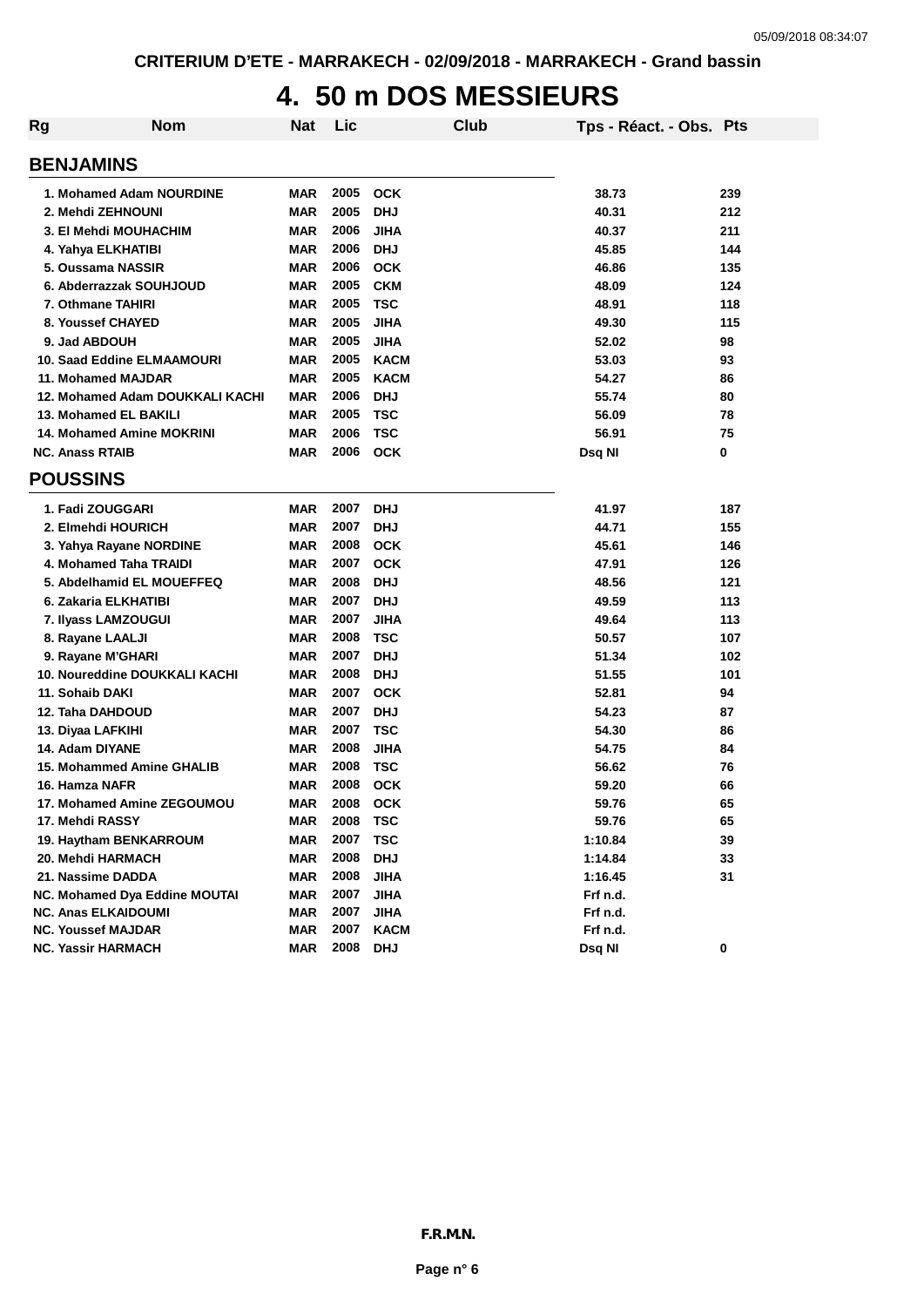## **5. 4 x 50 m 4 NAGES DAMES**

| Rg                  | <b>Nom</b>              | <b>Nat</b> | Lic.                | Club | Tps - Réact. - Obs. Pts |     |
|---------------------|-------------------------|------------|---------------------|------|-------------------------|-----|
| <b>BENJAMINS</b>    |                         |            |                     |      |                         |     |
| 1. Sara CHBALY      |                         | <b>MAR</b> | 2006<br><b>JIHA</b> |      | 3:17.12                 | 165 |
|                     | <b>Lina EL OUADIH</b>   | <b>MAR</b> | 2006<br><b>JIHA</b> |      |                         | 165 |
|                     | Ghita ALADLOUNI         | <b>MAR</b> | 2006<br><b>JIHA</b> |      |                         | 165 |
| <b>Sara DINOURI</b> |                         | <b>MAR</b> | 2006<br><b>JIHA</b> |      |                         | 165 |
| <b>POUSSINS</b>     |                         |            |                     |      |                         |     |
|                     | 1. Ilham EL MACHFOU     | <b>MAR</b> | 2007<br><b>JIHA</b> |      | 3:04.71                 | 201 |
|                     | <b>Rahma EL HAMDANI</b> | <b>MAR</b> | 2007<br><b>JIHA</b> |      |                         | 201 |
|                     | <b>Sarah LACOMBE</b>    | <b>MAR</b> | 2007<br><b>JIHA</b> |      |                         | 201 |
| <b>Hiba LAMOURI</b> |                         | <b>MAR</b> | 2007<br><b>JIHA</b> |      |                         | 201 |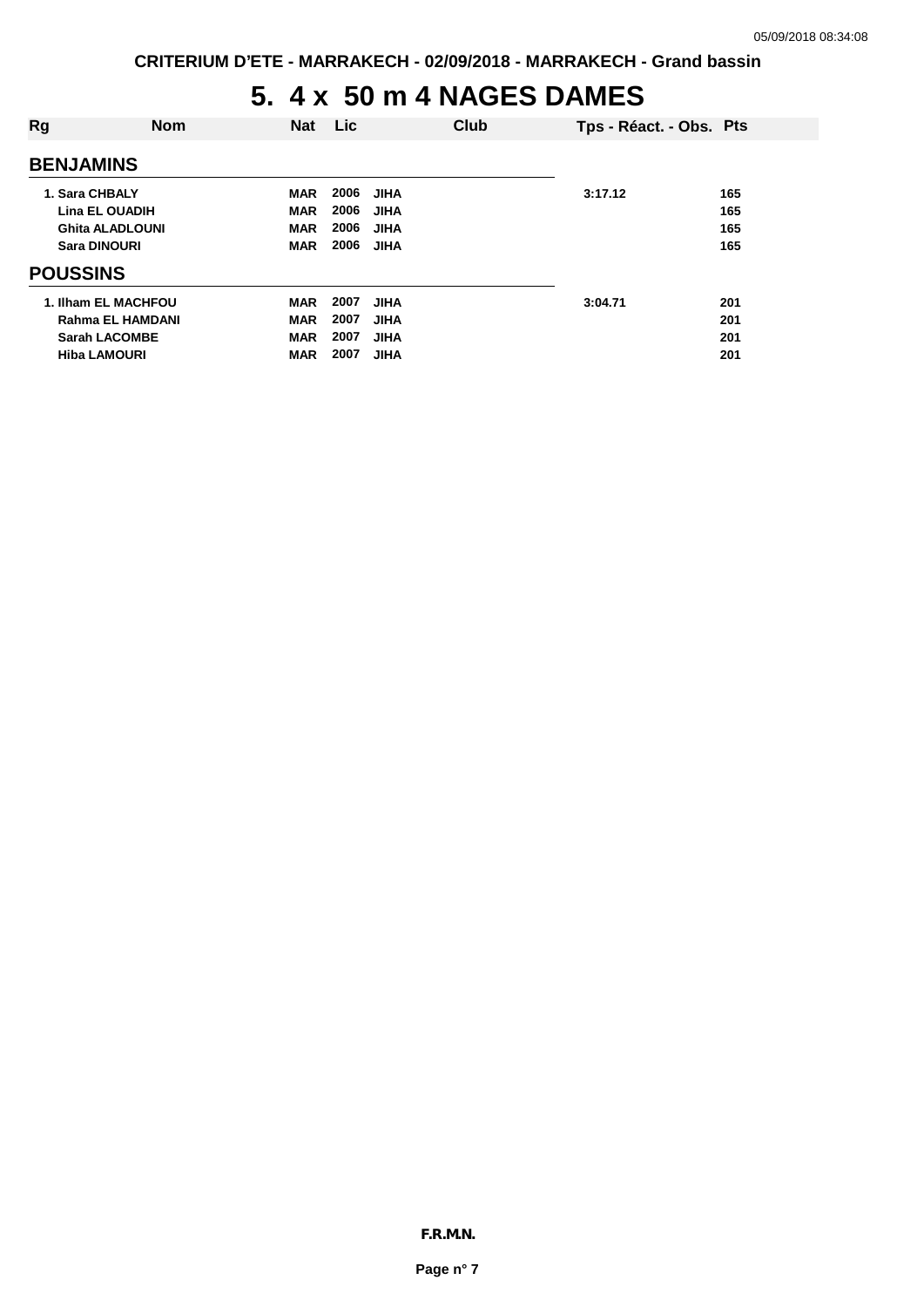## **6. 4 x 50 m 4 NAGES MESSIEURS**

| Rg               | <b>Nom</b>                   | <b>Nat</b> | Lic  | Club        | Tps - Réact. - Obs. Pts |     |
|------------------|------------------------------|------------|------|-------------|-------------------------|-----|
| <b>BENJAMINS</b> |                              |            |      |             |                         |     |
|                  | 1. El Mehdi MOUHACHIM        | <b>MAR</b> | 2006 | <b>JIHA</b> | 2:42.04                 | 199 |
|                  | <b>Aymane DIANI</b>          | <b>MAR</b> | 2005 | <b>JIHA</b> |                         | 199 |
|                  | <b>Nabil EL MOUMI</b>        | <b>MAR</b> | 2006 | <b>JIHA</b> |                         | 199 |
|                  | <b>Youssef CHAYED</b>        | <b>MAR</b> | 2005 | <b>JIHA</b> |                         | 199 |
| 2. Walid ATYA    |                              | <b>MAR</b> | 2005 | <b>TSC</b>  | 2:49.17                 | 175 |
|                  | <b>Mohamed EL BAKILI</b>     | <b>MAR</b> | 2005 | <b>TSC</b>  |                         | 175 |
|                  | <b>Amr BENATMANE</b>         | <b>MAR</b> | 2005 | <b>TSC</b>  |                         | 175 |
|                  | <b>Othmane TAHIRI</b>        | <b>MAR</b> | 2005 | <b>TSC</b>  |                         | 175 |
|                  | 3. Abdelkarim SABIH          | <b>MAR</b> | 2006 | <b>KACM</b> | 3:37.84                 | 82  |
|                  | <b>Mohamed Amine ZITOUNI</b> | <b>MAR</b> | 2007 | <b>KACM</b> |                         | 82  |
|                  | <b>Youssef EL IDRISSI</b>    | <b>MAR</b> | 2007 | <b>KACM</b> |                         | 82  |
|                  | <b>Youssef MAJDAR</b>        | <b>MAR</b> | 2007 | <b>KACM</b> |                         | 82  |
| <b>POUSSINS</b>  |                              |            |      |             |                         |     |
| 1. Mehdi ELFALI  |                              | <b>MAR</b> | 2007 | <b>JIHA</b> | 3:37.83                 | 82  |
|                  | <b>Ahmed EL HIRI</b>         | <b>MAR</b> | 2007 | <b>JIHA</b> |                         | 82  |
|                  | <b>Ilyass LAMZOUGUI</b>      | <b>MAR</b> | 2007 | <b>JIHA</b> |                         | 82  |
|                  | <b>Adam DIYANE</b>           | <b>MAR</b> | 2008 | <b>JIHA</b> |                         | 82  |
|                  |                              |            |      |             |                         |     |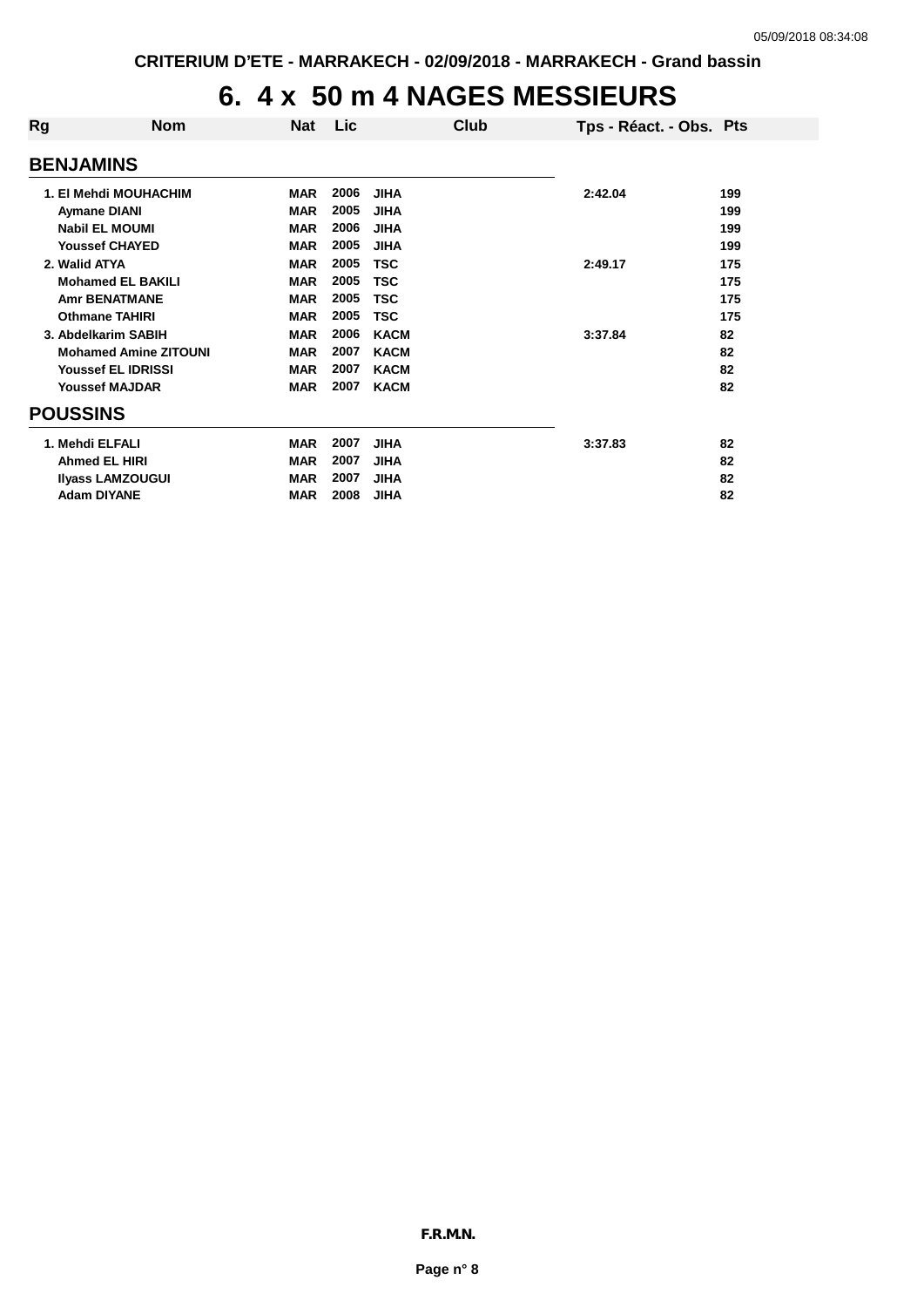## **7. 50 m NAGE LIBRE MESSIEURS**

| <b>BENJAMINS</b><br>2005<br><b>OCK</b><br>1. Mohamed Adam NOURDINE<br>MAR<br>29.66<br>350<br>2005<br><b>TSC</b><br>2. Amr BENATMANE<br>MAR<br>30.63<br>318<br>2005<br><b>MAR</b><br><b>OCK</b><br>31.48<br>293<br>3. Rayane DAKI<br>2005<br><b>OCK</b><br>4. Karim SELLAFI<br>MAR<br>32.20<br>273<br>2005<br><b>JIHA</b><br>MAR<br>32.36<br>269<br>5. Aymane DIANI<br>2005<br><b>CMND</b><br>6. Haitam Safouane OURTANE<br>MAR<br>32.63<br>263<br>2006<br>7. Mouad BENGUIRA<br>MAR<br><b>KACM</b><br>33.80<br>236<br>2006<br>8. Nabil EL MOUMI<br><b>MAR</b><br><b>JIHA</b><br>34.97<br>213<br>2005<br><b>CKM</b><br>9. Ahmed BELFIDA<br>MAR<br>35.18<br>210<br>2006<br><b>10. El Mehdi MOUHACHIM</b><br><b>MAR</b><br><b>JIHA</b><br>35.44<br>205<br>2005<br>11. Jad ABDOUH<br>MAR<br><b>JIHA</b><br>37.53<br>173<br>2005<br>12. Walid ATYA<br>MAR<br><b>TSC</b><br>37.86<br>168<br>2006<br><b>MAR</b><br><b>DHJ</b><br>13. Yahya ELKHATIBI<br>37.91<br>167<br>2005<br><b>14. Youssef CHAYED</b><br><b>MAR</b><br><b>JIHA</b><br>37.95<br>167<br>2005<br><b>TSC</b><br><b>15. Mohamed EL BAKILI</b><br>MAR<br>38.03<br>166<br>2005<br><b>CKM</b><br>38.13<br>16. Abderrazzak SOUHJOUD<br>MAR<br>164<br>2006<br>17. Anass RTAIB<br>MAR<br><b>OCK</b><br>39.87<br>144<br>2005<br>MAR<br><b>KACM</b><br>40.44<br>18. Mohamed MAJDAR<br>138<br>2006<br><b>OCK</b><br>MAR<br>40.55<br>19. Oussama NASSIR<br>137<br>2006<br>20. Yassir SOUHAIB<br>MAR<br><b>CMND</b><br>40.56<br>137<br>2005<br>21. Ziad HOUARI<br>MAR<br><b>TSC</b><br>40.61<br>136<br>2005<br>22. Zakaria AOUZAL<br>MAR<br><b>COMN</b><br>40.84<br>134<br>2006<br>23. Mohamed Amine MOKRINI<br>MAR<br><b>TSC</b><br>41.08<br>131<br>2006<br>24. Mohamed Adam DOUKKALI KACHI<br>MAR<br><b>DHJ</b><br>41.16<br>131<br>2005<br>MAR<br><b>TSC</b><br>41.38<br>129<br>25. Othmane TAHIRI<br>2006<br>MAR<br><b>TSC</b><br>42.23<br>26. Ilyas LAFRIDI<br>121<br>2006<br><b>COMN</b><br>42.32<br>27. Zakaria IOUI<br>MAR<br>120<br>2005<br>28. Saad Eddine ELMAAMOURI<br>MAR<br><b>KACM</b><br>43.11<br>114<br>2006<br>MAR<br><b>CKM</b><br>29. Mohamed KHOULAKI<br>43.17<br>113<br>2005<br>MAR<br><b>CMM</b><br>44.39<br><b>30. Sif Eddine AIT BEN HAMOU</b><br>104<br>2005<br>31. Abdelmounaim BIDY<br>MAR<br><b>CMM</b><br>45.04<br>100<br>2005<br>32. Mohamed Amine BELAAZRI<br>MAR<br><b>KACM</b><br>92<br>46.18<br>2006<br>33. Mouaad LAHBAS<br>MAR<br><b>JIHA</b><br>46.41<br>91<br><b>MAR</b><br>2005<br><b>CKM</b><br>90<br>34. Abderahman BEN ALIOUA<br>46.60<br>2005<br>35. Anas RAMI<br>MAR<br>KACM<br>50.41<br>71<br>2006<br><b>JIHA</b><br>52.17<br>36. Walid ELMAATA<br>MAR<br>64<br>37. Charaf Eddine OUIFAQ<br>2005<br><b>COMN</b><br>MAR<br>52.55<br>63<br>2006<br><b>COMN</b><br>38. Anas LAMNIZAH<br>MAR<br>53.16<br>60<br>2006<br><b>39. Moad AMAGROUD</b><br>MAR<br><b>JIHA</b><br>53.95<br>58<br>2005<br>40. Saad LAMRIKHI<br>MAR<br><b>COMN</b><br>54.08<br>57<br>2005<br>55.84<br>41. Mouad YAKINI<br>MAR<br>JIHA<br>52<br>2006<br>56.04<br>42. Mouad ABADI<br>MAR<br><b>COMN</b><br>51<br>2005<br><b>CKM</b><br>56.54<br>43. Mohamed Adil EZZAOUI<br>MAR<br>50<br>2006<br>56.54<br>43. Mohamed KANSOUSSI<br>MAR<br>JIHA<br>50<br>2005<br>45. Mohamed Abdeslam SLIMANI<br>MAR<br>JIHA<br>58.56<br>45<br>2005<br>46. Hamza SANAMI<br>MAR<br>JIHA<br>1:02.50<br>37<br>2006<br>47. Mohamed Rayane MISRAR<br>MAR<br>JIHA<br>1:08.04<br>29<br>2005<br><b>JIHA</b><br>48. Iliass JAMMAL<br>MAR<br>1:08.94<br>27<br>2005<br><b>NC. Adam BELIDI</b><br><b>JIHA</b><br>Frf n.d.<br>MAR<br>2006<br><b>CMND</b><br><b>NC. Adam AGOURAM</b><br>MAR<br>Frf n.d.<br>2006<br><b>NC. Mehdi ABBOU</b><br>MAR<br><b>CMND</b><br>Frf n.d.<br>2006<br>Frf n.d.<br><b>NC. Reda SELOUANE</b><br>MAR<br><b>CMND</b><br>2005<br>MAR<br><b>CMND</b><br>Frf n.d.<br>NC. Abdelghani GHANNAM<br><b>POUSSINS</b><br>2007<br>1. Elmehdi HOURICH<br>MAR<br>DHJ<br>36.39<br>189<br>F.R.M.N.<br>Page n° 9 | Rg<br><b>Nom</b> | Nat | Lic | Club | Tps - Réact. - Obs. Pts |  |
|--------------------------------------------------------------------------------------------------------------------------------------------------------------------------------------------------------------------------------------------------------------------------------------------------------------------------------------------------------------------------------------------------------------------------------------------------------------------------------------------------------------------------------------------------------------------------------------------------------------------------------------------------------------------------------------------------------------------------------------------------------------------------------------------------------------------------------------------------------------------------------------------------------------------------------------------------------------------------------------------------------------------------------------------------------------------------------------------------------------------------------------------------------------------------------------------------------------------------------------------------------------------------------------------------------------------------------------------------------------------------------------------------------------------------------------------------------------------------------------------------------------------------------------------------------------------------------------------------------------------------------------------------------------------------------------------------------------------------------------------------------------------------------------------------------------------------------------------------------------------------------------------------------------------------------------------------------------------------------------------------------------------------------------------------------------------------------------------------------------------------------------------------------------------------------------------------------------------------------------------------------------------------------------------------------------------------------------------------------------------------------------------------------------------------------------------------------------------------------------------------------------------------------------------------------------------------------------------------------------------------------------------------------------------------------------------------------------------------------------------------------------------------------------------------------------------------------------------------------------------------------------------------------------------------------------------------------------------------------------------------------------------------------------------------------------------------------------------------------------------------------------------------------------------------------------------------------------------------------------------------------------------------------------------------------------------------------------------------------------------------------------------------------------------------------------------------------------------------------------------------------------------------------------------------------------------------------------------------------------------------------------------------------------------------------------------------------------------------------------------------------------------------------------------------------------------------------------------------------------------------------------------------------------------------------------------------------|------------------|-----|-----|------|-------------------------|--|
|                                                                                                                                                                                                                                                                                                                                                                                                                                                                                                                                                                                                                                                                                                                                                                                                                                                                                                                                                                                                                                                                                                                                                                                                                                                                                                                                                                                                                                                                                                                                                                                                                                                                                                                                                                                                                                                                                                                                                                                                                                                                                                                                                                                                                                                                                                                                                                                                                                                                                                                                                                                                                                                                                                                                                                                                                                                                                                                                                                                                                                                                                                                                                                                                                                                                                                                                                                                                                                                                                                                                                                                                                                                                                                                                                                                                                                                                                                                                                        |                  |     |     |      |                         |  |
|                                                                                                                                                                                                                                                                                                                                                                                                                                                                                                                                                                                                                                                                                                                                                                                                                                                                                                                                                                                                                                                                                                                                                                                                                                                                                                                                                                                                                                                                                                                                                                                                                                                                                                                                                                                                                                                                                                                                                                                                                                                                                                                                                                                                                                                                                                                                                                                                                                                                                                                                                                                                                                                                                                                                                                                                                                                                                                                                                                                                                                                                                                                                                                                                                                                                                                                                                                                                                                                                                                                                                                                                                                                                                                                                                                                                                                                                                                                                                        |                  |     |     |      |                         |  |
|                                                                                                                                                                                                                                                                                                                                                                                                                                                                                                                                                                                                                                                                                                                                                                                                                                                                                                                                                                                                                                                                                                                                                                                                                                                                                                                                                                                                                                                                                                                                                                                                                                                                                                                                                                                                                                                                                                                                                                                                                                                                                                                                                                                                                                                                                                                                                                                                                                                                                                                                                                                                                                                                                                                                                                                                                                                                                                                                                                                                                                                                                                                                                                                                                                                                                                                                                                                                                                                                                                                                                                                                                                                                                                                                                                                                                                                                                                                                                        |                  |     |     |      |                         |  |
|                                                                                                                                                                                                                                                                                                                                                                                                                                                                                                                                                                                                                                                                                                                                                                                                                                                                                                                                                                                                                                                                                                                                                                                                                                                                                                                                                                                                                                                                                                                                                                                                                                                                                                                                                                                                                                                                                                                                                                                                                                                                                                                                                                                                                                                                                                                                                                                                                                                                                                                                                                                                                                                                                                                                                                                                                                                                                                                                                                                                                                                                                                                                                                                                                                                                                                                                                                                                                                                                                                                                                                                                                                                                                                                                                                                                                                                                                                                                                        |                  |     |     |      |                         |  |
|                                                                                                                                                                                                                                                                                                                                                                                                                                                                                                                                                                                                                                                                                                                                                                                                                                                                                                                                                                                                                                                                                                                                                                                                                                                                                                                                                                                                                                                                                                                                                                                                                                                                                                                                                                                                                                                                                                                                                                                                                                                                                                                                                                                                                                                                                                                                                                                                                                                                                                                                                                                                                                                                                                                                                                                                                                                                                                                                                                                                                                                                                                                                                                                                                                                                                                                                                                                                                                                                                                                                                                                                                                                                                                                                                                                                                                                                                                                                                        |                  |     |     |      |                         |  |
|                                                                                                                                                                                                                                                                                                                                                                                                                                                                                                                                                                                                                                                                                                                                                                                                                                                                                                                                                                                                                                                                                                                                                                                                                                                                                                                                                                                                                                                                                                                                                                                                                                                                                                                                                                                                                                                                                                                                                                                                                                                                                                                                                                                                                                                                                                                                                                                                                                                                                                                                                                                                                                                                                                                                                                                                                                                                                                                                                                                                                                                                                                                                                                                                                                                                                                                                                                                                                                                                                                                                                                                                                                                                                                                                                                                                                                                                                                                                                        |                  |     |     |      |                         |  |
|                                                                                                                                                                                                                                                                                                                                                                                                                                                                                                                                                                                                                                                                                                                                                                                                                                                                                                                                                                                                                                                                                                                                                                                                                                                                                                                                                                                                                                                                                                                                                                                                                                                                                                                                                                                                                                                                                                                                                                                                                                                                                                                                                                                                                                                                                                                                                                                                                                                                                                                                                                                                                                                                                                                                                                                                                                                                                                                                                                                                                                                                                                                                                                                                                                                                                                                                                                                                                                                                                                                                                                                                                                                                                                                                                                                                                                                                                                                                                        |                  |     |     |      |                         |  |
|                                                                                                                                                                                                                                                                                                                                                                                                                                                                                                                                                                                                                                                                                                                                                                                                                                                                                                                                                                                                                                                                                                                                                                                                                                                                                                                                                                                                                                                                                                                                                                                                                                                                                                                                                                                                                                                                                                                                                                                                                                                                                                                                                                                                                                                                                                                                                                                                                                                                                                                                                                                                                                                                                                                                                                                                                                                                                                                                                                                                                                                                                                                                                                                                                                                                                                                                                                                                                                                                                                                                                                                                                                                                                                                                                                                                                                                                                                                                                        |                  |     |     |      |                         |  |
|                                                                                                                                                                                                                                                                                                                                                                                                                                                                                                                                                                                                                                                                                                                                                                                                                                                                                                                                                                                                                                                                                                                                                                                                                                                                                                                                                                                                                                                                                                                                                                                                                                                                                                                                                                                                                                                                                                                                                                                                                                                                                                                                                                                                                                                                                                                                                                                                                                                                                                                                                                                                                                                                                                                                                                                                                                                                                                                                                                                                                                                                                                                                                                                                                                                                                                                                                                                                                                                                                                                                                                                                                                                                                                                                                                                                                                                                                                                                                        |                  |     |     |      |                         |  |
|                                                                                                                                                                                                                                                                                                                                                                                                                                                                                                                                                                                                                                                                                                                                                                                                                                                                                                                                                                                                                                                                                                                                                                                                                                                                                                                                                                                                                                                                                                                                                                                                                                                                                                                                                                                                                                                                                                                                                                                                                                                                                                                                                                                                                                                                                                                                                                                                                                                                                                                                                                                                                                                                                                                                                                                                                                                                                                                                                                                                                                                                                                                                                                                                                                                                                                                                                                                                                                                                                                                                                                                                                                                                                                                                                                                                                                                                                                                                                        |                  |     |     |      |                         |  |
|                                                                                                                                                                                                                                                                                                                                                                                                                                                                                                                                                                                                                                                                                                                                                                                                                                                                                                                                                                                                                                                                                                                                                                                                                                                                                                                                                                                                                                                                                                                                                                                                                                                                                                                                                                                                                                                                                                                                                                                                                                                                                                                                                                                                                                                                                                                                                                                                                                                                                                                                                                                                                                                                                                                                                                                                                                                                                                                                                                                                                                                                                                                                                                                                                                                                                                                                                                                                                                                                                                                                                                                                                                                                                                                                                                                                                                                                                                                                                        |                  |     |     |      |                         |  |
|                                                                                                                                                                                                                                                                                                                                                                                                                                                                                                                                                                                                                                                                                                                                                                                                                                                                                                                                                                                                                                                                                                                                                                                                                                                                                                                                                                                                                                                                                                                                                                                                                                                                                                                                                                                                                                                                                                                                                                                                                                                                                                                                                                                                                                                                                                                                                                                                                                                                                                                                                                                                                                                                                                                                                                                                                                                                                                                                                                                                                                                                                                                                                                                                                                                                                                                                                                                                                                                                                                                                                                                                                                                                                                                                                                                                                                                                                                                                                        |                  |     |     |      |                         |  |
|                                                                                                                                                                                                                                                                                                                                                                                                                                                                                                                                                                                                                                                                                                                                                                                                                                                                                                                                                                                                                                                                                                                                                                                                                                                                                                                                                                                                                                                                                                                                                                                                                                                                                                                                                                                                                                                                                                                                                                                                                                                                                                                                                                                                                                                                                                                                                                                                                                                                                                                                                                                                                                                                                                                                                                                                                                                                                                                                                                                                                                                                                                                                                                                                                                                                                                                                                                                                                                                                                                                                                                                                                                                                                                                                                                                                                                                                                                                                                        |                  |     |     |      |                         |  |
|                                                                                                                                                                                                                                                                                                                                                                                                                                                                                                                                                                                                                                                                                                                                                                                                                                                                                                                                                                                                                                                                                                                                                                                                                                                                                                                                                                                                                                                                                                                                                                                                                                                                                                                                                                                                                                                                                                                                                                                                                                                                                                                                                                                                                                                                                                                                                                                                                                                                                                                                                                                                                                                                                                                                                                                                                                                                                                                                                                                                                                                                                                                                                                                                                                                                                                                                                                                                                                                                                                                                                                                                                                                                                                                                                                                                                                                                                                                                                        |                  |     |     |      |                         |  |
|                                                                                                                                                                                                                                                                                                                                                                                                                                                                                                                                                                                                                                                                                                                                                                                                                                                                                                                                                                                                                                                                                                                                                                                                                                                                                                                                                                                                                                                                                                                                                                                                                                                                                                                                                                                                                                                                                                                                                                                                                                                                                                                                                                                                                                                                                                                                                                                                                                                                                                                                                                                                                                                                                                                                                                                                                                                                                                                                                                                                                                                                                                                                                                                                                                                                                                                                                                                                                                                                                                                                                                                                                                                                                                                                                                                                                                                                                                                                                        |                  |     |     |      |                         |  |
|                                                                                                                                                                                                                                                                                                                                                                                                                                                                                                                                                                                                                                                                                                                                                                                                                                                                                                                                                                                                                                                                                                                                                                                                                                                                                                                                                                                                                                                                                                                                                                                                                                                                                                                                                                                                                                                                                                                                                                                                                                                                                                                                                                                                                                                                                                                                                                                                                                                                                                                                                                                                                                                                                                                                                                                                                                                                                                                                                                                                                                                                                                                                                                                                                                                                                                                                                                                                                                                                                                                                                                                                                                                                                                                                                                                                                                                                                                                                                        |                  |     |     |      |                         |  |
|                                                                                                                                                                                                                                                                                                                                                                                                                                                                                                                                                                                                                                                                                                                                                                                                                                                                                                                                                                                                                                                                                                                                                                                                                                                                                                                                                                                                                                                                                                                                                                                                                                                                                                                                                                                                                                                                                                                                                                                                                                                                                                                                                                                                                                                                                                                                                                                                                                                                                                                                                                                                                                                                                                                                                                                                                                                                                                                                                                                                                                                                                                                                                                                                                                                                                                                                                                                                                                                                                                                                                                                                                                                                                                                                                                                                                                                                                                                                                        |                  |     |     |      |                         |  |
|                                                                                                                                                                                                                                                                                                                                                                                                                                                                                                                                                                                                                                                                                                                                                                                                                                                                                                                                                                                                                                                                                                                                                                                                                                                                                                                                                                                                                                                                                                                                                                                                                                                                                                                                                                                                                                                                                                                                                                                                                                                                                                                                                                                                                                                                                                                                                                                                                                                                                                                                                                                                                                                                                                                                                                                                                                                                                                                                                                                                                                                                                                                                                                                                                                                                                                                                                                                                                                                                                                                                                                                                                                                                                                                                                                                                                                                                                                                                                        |                  |     |     |      |                         |  |
|                                                                                                                                                                                                                                                                                                                                                                                                                                                                                                                                                                                                                                                                                                                                                                                                                                                                                                                                                                                                                                                                                                                                                                                                                                                                                                                                                                                                                                                                                                                                                                                                                                                                                                                                                                                                                                                                                                                                                                                                                                                                                                                                                                                                                                                                                                                                                                                                                                                                                                                                                                                                                                                                                                                                                                                                                                                                                                                                                                                                                                                                                                                                                                                                                                                                                                                                                                                                                                                                                                                                                                                                                                                                                                                                                                                                                                                                                                                                                        |                  |     |     |      |                         |  |
|                                                                                                                                                                                                                                                                                                                                                                                                                                                                                                                                                                                                                                                                                                                                                                                                                                                                                                                                                                                                                                                                                                                                                                                                                                                                                                                                                                                                                                                                                                                                                                                                                                                                                                                                                                                                                                                                                                                                                                                                                                                                                                                                                                                                                                                                                                                                                                                                                                                                                                                                                                                                                                                                                                                                                                                                                                                                                                                                                                                                                                                                                                                                                                                                                                                                                                                                                                                                                                                                                                                                                                                                                                                                                                                                                                                                                                                                                                                                                        |                  |     |     |      |                         |  |
|                                                                                                                                                                                                                                                                                                                                                                                                                                                                                                                                                                                                                                                                                                                                                                                                                                                                                                                                                                                                                                                                                                                                                                                                                                                                                                                                                                                                                                                                                                                                                                                                                                                                                                                                                                                                                                                                                                                                                                                                                                                                                                                                                                                                                                                                                                                                                                                                                                                                                                                                                                                                                                                                                                                                                                                                                                                                                                                                                                                                                                                                                                                                                                                                                                                                                                                                                                                                                                                                                                                                                                                                                                                                                                                                                                                                                                                                                                                                                        |                  |     |     |      |                         |  |
|                                                                                                                                                                                                                                                                                                                                                                                                                                                                                                                                                                                                                                                                                                                                                                                                                                                                                                                                                                                                                                                                                                                                                                                                                                                                                                                                                                                                                                                                                                                                                                                                                                                                                                                                                                                                                                                                                                                                                                                                                                                                                                                                                                                                                                                                                                                                                                                                                                                                                                                                                                                                                                                                                                                                                                                                                                                                                                                                                                                                                                                                                                                                                                                                                                                                                                                                                                                                                                                                                                                                                                                                                                                                                                                                                                                                                                                                                                                                                        |                  |     |     |      |                         |  |
|                                                                                                                                                                                                                                                                                                                                                                                                                                                                                                                                                                                                                                                                                                                                                                                                                                                                                                                                                                                                                                                                                                                                                                                                                                                                                                                                                                                                                                                                                                                                                                                                                                                                                                                                                                                                                                                                                                                                                                                                                                                                                                                                                                                                                                                                                                                                                                                                                                                                                                                                                                                                                                                                                                                                                                                                                                                                                                                                                                                                                                                                                                                                                                                                                                                                                                                                                                                                                                                                                                                                                                                                                                                                                                                                                                                                                                                                                                                                                        |                  |     |     |      |                         |  |
|                                                                                                                                                                                                                                                                                                                                                                                                                                                                                                                                                                                                                                                                                                                                                                                                                                                                                                                                                                                                                                                                                                                                                                                                                                                                                                                                                                                                                                                                                                                                                                                                                                                                                                                                                                                                                                                                                                                                                                                                                                                                                                                                                                                                                                                                                                                                                                                                                                                                                                                                                                                                                                                                                                                                                                                                                                                                                                                                                                                                                                                                                                                                                                                                                                                                                                                                                                                                                                                                                                                                                                                                                                                                                                                                                                                                                                                                                                                                                        |                  |     |     |      |                         |  |
|                                                                                                                                                                                                                                                                                                                                                                                                                                                                                                                                                                                                                                                                                                                                                                                                                                                                                                                                                                                                                                                                                                                                                                                                                                                                                                                                                                                                                                                                                                                                                                                                                                                                                                                                                                                                                                                                                                                                                                                                                                                                                                                                                                                                                                                                                                                                                                                                                                                                                                                                                                                                                                                                                                                                                                                                                                                                                                                                                                                                                                                                                                                                                                                                                                                                                                                                                                                                                                                                                                                                                                                                                                                                                                                                                                                                                                                                                                                                                        |                  |     |     |      |                         |  |
|                                                                                                                                                                                                                                                                                                                                                                                                                                                                                                                                                                                                                                                                                                                                                                                                                                                                                                                                                                                                                                                                                                                                                                                                                                                                                                                                                                                                                                                                                                                                                                                                                                                                                                                                                                                                                                                                                                                                                                                                                                                                                                                                                                                                                                                                                                                                                                                                                                                                                                                                                                                                                                                                                                                                                                                                                                                                                                                                                                                                                                                                                                                                                                                                                                                                                                                                                                                                                                                                                                                                                                                                                                                                                                                                                                                                                                                                                                                                                        |                  |     |     |      |                         |  |
|                                                                                                                                                                                                                                                                                                                                                                                                                                                                                                                                                                                                                                                                                                                                                                                                                                                                                                                                                                                                                                                                                                                                                                                                                                                                                                                                                                                                                                                                                                                                                                                                                                                                                                                                                                                                                                                                                                                                                                                                                                                                                                                                                                                                                                                                                                                                                                                                                                                                                                                                                                                                                                                                                                                                                                                                                                                                                                                                                                                                                                                                                                                                                                                                                                                                                                                                                                                                                                                                                                                                                                                                                                                                                                                                                                                                                                                                                                                                                        |                  |     |     |      |                         |  |
|                                                                                                                                                                                                                                                                                                                                                                                                                                                                                                                                                                                                                                                                                                                                                                                                                                                                                                                                                                                                                                                                                                                                                                                                                                                                                                                                                                                                                                                                                                                                                                                                                                                                                                                                                                                                                                                                                                                                                                                                                                                                                                                                                                                                                                                                                                                                                                                                                                                                                                                                                                                                                                                                                                                                                                                                                                                                                                                                                                                                                                                                                                                                                                                                                                                                                                                                                                                                                                                                                                                                                                                                                                                                                                                                                                                                                                                                                                                                                        |                  |     |     |      |                         |  |
|                                                                                                                                                                                                                                                                                                                                                                                                                                                                                                                                                                                                                                                                                                                                                                                                                                                                                                                                                                                                                                                                                                                                                                                                                                                                                                                                                                                                                                                                                                                                                                                                                                                                                                                                                                                                                                                                                                                                                                                                                                                                                                                                                                                                                                                                                                                                                                                                                                                                                                                                                                                                                                                                                                                                                                                                                                                                                                                                                                                                                                                                                                                                                                                                                                                                                                                                                                                                                                                                                                                                                                                                                                                                                                                                                                                                                                                                                                                                                        |                  |     |     |      |                         |  |
|                                                                                                                                                                                                                                                                                                                                                                                                                                                                                                                                                                                                                                                                                                                                                                                                                                                                                                                                                                                                                                                                                                                                                                                                                                                                                                                                                                                                                                                                                                                                                                                                                                                                                                                                                                                                                                                                                                                                                                                                                                                                                                                                                                                                                                                                                                                                                                                                                                                                                                                                                                                                                                                                                                                                                                                                                                                                                                                                                                                                                                                                                                                                                                                                                                                                                                                                                                                                                                                                                                                                                                                                                                                                                                                                                                                                                                                                                                                                                        |                  |     |     |      |                         |  |
|                                                                                                                                                                                                                                                                                                                                                                                                                                                                                                                                                                                                                                                                                                                                                                                                                                                                                                                                                                                                                                                                                                                                                                                                                                                                                                                                                                                                                                                                                                                                                                                                                                                                                                                                                                                                                                                                                                                                                                                                                                                                                                                                                                                                                                                                                                                                                                                                                                                                                                                                                                                                                                                                                                                                                                                                                                                                                                                                                                                                                                                                                                                                                                                                                                                                                                                                                                                                                                                                                                                                                                                                                                                                                                                                                                                                                                                                                                                                                        |                  |     |     |      |                         |  |
|                                                                                                                                                                                                                                                                                                                                                                                                                                                                                                                                                                                                                                                                                                                                                                                                                                                                                                                                                                                                                                                                                                                                                                                                                                                                                                                                                                                                                                                                                                                                                                                                                                                                                                                                                                                                                                                                                                                                                                                                                                                                                                                                                                                                                                                                                                                                                                                                                                                                                                                                                                                                                                                                                                                                                                                                                                                                                                                                                                                                                                                                                                                                                                                                                                                                                                                                                                                                                                                                                                                                                                                                                                                                                                                                                                                                                                                                                                                                                        |                  |     |     |      |                         |  |
|                                                                                                                                                                                                                                                                                                                                                                                                                                                                                                                                                                                                                                                                                                                                                                                                                                                                                                                                                                                                                                                                                                                                                                                                                                                                                                                                                                                                                                                                                                                                                                                                                                                                                                                                                                                                                                                                                                                                                                                                                                                                                                                                                                                                                                                                                                                                                                                                                                                                                                                                                                                                                                                                                                                                                                                                                                                                                                                                                                                                                                                                                                                                                                                                                                                                                                                                                                                                                                                                                                                                                                                                                                                                                                                                                                                                                                                                                                                                                        |                  |     |     |      |                         |  |
|                                                                                                                                                                                                                                                                                                                                                                                                                                                                                                                                                                                                                                                                                                                                                                                                                                                                                                                                                                                                                                                                                                                                                                                                                                                                                                                                                                                                                                                                                                                                                                                                                                                                                                                                                                                                                                                                                                                                                                                                                                                                                                                                                                                                                                                                                                                                                                                                                                                                                                                                                                                                                                                                                                                                                                                                                                                                                                                                                                                                                                                                                                                                                                                                                                                                                                                                                                                                                                                                                                                                                                                                                                                                                                                                                                                                                                                                                                                                                        |                  |     |     |      |                         |  |
|                                                                                                                                                                                                                                                                                                                                                                                                                                                                                                                                                                                                                                                                                                                                                                                                                                                                                                                                                                                                                                                                                                                                                                                                                                                                                                                                                                                                                                                                                                                                                                                                                                                                                                                                                                                                                                                                                                                                                                                                                                                                                                                                                                                                                                                                                                                                                                                                                                                                                                                                                                                                                                                                                                                                                                                                                                                                                                                                                                                                                                                                                                                                                                                                                                                                                                                                                                                                                                                                                                                                                                                                                                                                                                                                                                                                                                                                                                                                                        |                  |     |     |      |                         |  |
|                                                                                                                                                                                                                                                                                                                                                                                                                                                                                                                                                                                                                                                                                                                                                                                                                                                                                                                                                                                                                                                                                                                                                                                                                                                                                                                                                                                                                                                                                                                                                                                                                                                                                                                                                                                                                                                                                                                                                                                                                                                                                                                                                                                                                                                                                                                                                                                                                                                                                                                                                                                                                                                                                                                                                                                                                                                                                                                                                                                                                                                                                                                                                                                                                                                                                                                                                                                                                                                                                                                                                                                                                                                                                                                                                                                                                                                                                                                                                        |                  |     |     |      |                         |  |
|                                                                                                                                                                                                                                                                                                                                                                                                                                                                                                                                                                                                                                                                                                                                                                                                                                                                                                                                                                                                                                                                                                                                                                                                                                                                                                                                                                                                                                                                                                                                                                                                                                                                                                                                                                                                                                                                                                                                                                                                                                                                                                                                                                                                                                                                                                                                                                                                                                                                                                                                                                                                                                                                                                                                                                                                                                                                                                                                                                                                                                                                                                                                                                                                                                                                                                                                                                                                                                                                                                                                                                                                                                                                                                                                                                                                                                                                                                                                                        |                  |     |     |      |                         |  |
|                                                                                                                                                                                                                                                                                                                                                                                                                                                                                                                                                                                                                                                                                                                                                                                                                                                                                                                                                                                                                                                                                                                                                                                                                                                                                                                                                                                                                                                                                                                                                                                                                                                                                                                                                                                                                                                                                                                                                                                                                                                                                                                                                                                                                                                                                                                                                                                                                                                                                                                                                                                                                                                                                                                                                                                                                                                                                                                                                                                                                                                                                                                                                                                                                                                                                                                                                                                                                                                                                                                                                                                                                                                                                                                                                                                                                                                                                                                                                        |                  |     |     |      |                         |  |
|                                                                                                                                                                                                                                                                                                                                                                                                                                                                                                                                                                                                                                                                                                                                                                                                                                                                                                                                                                                                                                                                                                                                                                                                                                                                                                                                                                                                                                                                                                                                                                                                                                                                                                                                                                                                                                                                                                                                                                                                                                                                                                                                                                                                                                                                                                                                                                                                                                                                                                                                                                                                                                                                                                                                                                                                                                                                                                                                                                                                                                                                                                                                                                                                                                                                                                                                                                                                                                                                                                                                                                                                                                                                                                                                                                                                                                                                                                                                                        |                  |     |     |      |                         |  |
|                                                                                                                                                                                                                                                                                                                                                                                                                                                                                                                                                                                                                                                                                                                                                                                                                                                                                                                                                                                                                                                                                                                                                                                                                                                                                                                                                                                                                                                                                                                                                                                                                                                                                                                                                                                                                                                                                                                                                                                                                                                                                                                                                                                                                                                                                                                                                                                                                                                                                                                                                                                                                                                                                                                                                                                                                                                                                                                                                                                                                                                                                                                                                                                                                                                                                                                                                                                                                                                                                                                                                                                                                                                                                                                                                                                                                                                                                                                                                        |                  |     |     |      |                         |  |
|                                                                                                                                                                                                                                                                                                                                                                                                                                                                                                                                                                                                                                                                                                                                                                                                                                                                                                                                                                                                                                                                                                                                                                                                                                                                                                                                                                                                                                                                                                                                                                                                                                                                                                                                                                                                                                                                                                                                                                                                                                                                                                                                                                                                                                                                                                                                                                                                                                                                                                                                                                                                                                                                                                                                                                                                                                                                                                                                                                                                                                                                                                                                                                                                                                                                                                                                                                                                                                                                                                                                                                                                                                                                                                                                                                                                                                                                                                                                                        |                  |     |     |      |                         |  |
|                                                                                                                                                                                                                                                                                                                                                                                                                                                                                                                                                                                                                                                                                                                                                                                                                                                                                                                                                                                                                                                                                                                                                                                                                                                                                                                                                                                                                                                                                                                                                                                                                                                                                                                                                                                                                                                                                                                                                                                                                                                                                                                                                                                                                                                                                                                                                                                                                                                                                                                                                                                                                                                                                                                                                                                                                                                                                                                                                                                                                                                                                                                                                                                                                                                                                                                                                                                                                                                                                                                                                                                                                                                                                                                                                                                                                                                                                                                                                        |                  |     |     |      |                         |  |
|                                                                                                                                                                                                                                                                                                                                                                                                                                                                                                                                                                                                                                                                                                                                                                                                                                                                                                                                                                                                                                                                                                                                                                                                                                                                                                                                                                                                                                                                                                                                                                                                                                                                                                                                                                                                                                                                                                                                                                                                                                                                                                                                                                                                                                                                                                                                                                                                                                                                                                                                                                                                                                                                                                                                                                                                                                                                                                                                                                                                                                                                                                                                                                                                                                                                                                                                                                                                                                                                                                                                                                                                                                                                                                                                                                                                                                                                                                                                                        |                  |     |     |      |                         |  |
|                                                                                                                                                                                                                                                                                                                                                                                                                                                                                                                                                                                                                                                                                                                                                                                                                                                                                                                                                                                                                                                                                                                                                                                                                                                                                                                                                                                                                                                                                                                                                                                                                                                                                                                                                                                                                                                                                                                                                                                                                                                                                                                                                                                                                                                                                                                                                                                                                                                                                                                                                                                                                                                                                                                                                                                                                                                                                                                                                                                                                                                                                                                                                                                                                                                                                                                                                                                                                                                                                                                                                                                                                                                                                                                                                                                                                                                                                                                                                        |                  |     |     |      |                         |  |
|                                                                                                                                                                                                                                                                                                                                                                                                                                                                                                                                                                                                                                                                                                                                                                                                                                                                                                                                                                                                                                                                                                                                                                                                                                                                                                                                                                                                                                                                                                                                                                                                                                                                                                                                                                                                                                                                                                                                                                                                                                                                                                                                                                                                                                                                                                                                                                                                                                                                                                                                                                                                                                                                                                                                                                                                                                                                                                                                                                                                                                                                                                                                                                                                                                                                                                                                                                                                                                                                                                                                                                                                                                                                                                                                                                                                                                                                                                                                                        |                  |     |     |      |                         |  |
|                                                                                                                                                                                                                                                                                                                                                                                                                                                                                                                                                                                                                                                                                                                                                                                                                                                                                                                                                                                                                                                                                                                                                                                                                                                                                                                                                                                                                                                                                                                                                                                                                                                                                                                                                                                                                                                                                                                                                                                                                                                                                                                                                                                                                                                                                                                                                                                                                                                                                                                                                                                                                                                                                                                                                                                                                                                                                                                                                                                                                                                                                                                                                                                                                                                                                                                                                                                                                                                                                                                                                                                                                                                                                                                                                                                                                                                                                                                                                        |                  |     |     |      |                         |  |
|                                                                                                                                                                                                                                                                                                                                                                                                                                                                                                                                                                                                                                                                                                                                                                                                                                                                                                                                                                                                                                                                                                                                                                                                                                                                                                                                                                                                                                                                                                                                                                                                                                                                                                                                                                                                                                                                                                                                                                                                                                                                                                                                                                                                                                                                                                                                                                                                                                                                                                                                                                                                                                                                                                                                                                                                                                                                                                                                                                                                                                                                                                                                                                                                                                                                                                                                                                                                                                                                                                                                                                                                                                                                                                                                                                                                                                                                                                                                                        |                  |     |     |      |                         |  |
|                                                                                                                                                                                                                                                                                                                                                                                                                                                                                                                                                                                                                                                                                                                                                                                                                                                                                                                                                                                                                                                                                                                                                                                                                                                                                                                                                                                                                                                                                                                                                                                                                                                                                                                                                                                                                                                                                                                                                                                                                                                                                                                                                                                                                                                                                                                                                                                                                                                                                                                                                                                                                                                                                                                                                                                                                                                                                                                                                                                                                                                                                                                                                                                                                                                                                                                                                                                                                                                                                                                                                                                                                                                                                                                                                                                                                                                                                                                                                        |                  |     |     |      |                         |  |
|                                                                                                                                                                                                                                                                                                                                                                                                                                                                                                                                                                                                                                                                                                                                                                                                                                                                                                                                                                                                                                                                                                                                                                                                                                                                                                                                                                                                                                                                                                                                                                                                                                                                                                                                                                                                                                                                                                                                                                                                                                                                                                                                                                                                                                                                                                                                                                                                                                                                                                                                                                                                                                                                                                                                                                                                                                                                                                                                                                                                                                                                                                                                                                                                                                                                                                                                                                                                                                                                                                                                                                                                                                                                                                                                                                                                                                                                                                                                                        |                  |     |     |      |                         |  |
|                                                                                                                                                                                                                                                                                                                                                                                                                                                                                                                                                                                                                                                                                                                                                                                                                                                                                                                                                                                                                                                                                                                                                                                                                                                                                                                                                                                                                                                                                                                                                                                                                                                                                                                                                                                                                                                                                                                                                                                                                                                                                                                                                                                                                                                                                                                                                                                                                                                                                                                                                                                                                                                                                                                                                                                                                                                                                                                                                                                                                                                                                                                                                                                                                                                                                                                                                                                                                                                                                                                                                                                                                                                                                                                                                                                                                                                                                                                                                        |                  |     |     |      |                         |  |
|                                                                                                                                                                                                                                                                                                                                                                                                                                                                                                                                                                                                                                                                                                                                                                                                                                                                                                                                                                                                                                                                                                                                                                                                                                                                                                                                                                                                                                                                                                                                                                                                                                                                                                                                                                                                                                                                                                                                                                                                                                                                                                                                                                                                                                                                                                                                                                                                                                                                                                                                                                                                                                                                                                                                                                                                                                                                                                                                                                                                                                                                                                                                                                                                                                                                                                                                                                                                                                                                                                                                                                                                                                                                                                                                                                                                                                                                                                                                                        |                  |     |     |      |                         |  |
|                                                                                                                                                                                                                                                                                                                                                                                                                                                                                                                                                                                                                                                                                                                                                                                                                                                                                                                                                                                                                                                                                                                                                                                                                                                                                                                                                                                                                                                                                                                                                                                                                                                                                                                                                                                                                                                                                                                                                                                                                                                                                                                                                                                                                                                                                                                                                                                                                                                                                                                                                                                                                                                                                                                                                                                                                                                                                                                                                                                                                                                                                                                                                                                                                                                                                                                                                                                                                                                                                                                                                                                                                                                                                                                                                                                                                                                                                                                                                        |                  |     |     |      |                         |  |
|                                                                                                                                                                                                                                                                                                                                                                                                                                                                                                                                                                                                                                                                                                                                                                                                                                                                                                                                                                                                                                                                                                                                                                                                                                                                                                                                                                                                                                                                                                                                                                                                                                                                                                                                                                                                                                                                                                                                                                                                                                                                                                                                                                                                                                                                                                                                                                                                                                                                                                                                                                                                                                                                                                                                                                                                                                                                                                                                                                                                                                                                                                                                                                                                                                                                                                                                                                                                                                                                                                                                                                                                                                                                                                                                                                                                                                                                                                                                                        |                  |     |     |      |                         |  |
|                                                                                                                                                                                                                                                                                                                                                                                                                                                                                                                                                                                                                                                                                                                                                                                                                                                                                                                                                                                                                                                                                                                                                                                                                                                                                                                                                                                                                                                                                                                                                                                                                                                                                                                                                                                                                                                                                                                                                                                                                                                                                                                                                                                                                                                                                                                                                                                                                                                                                                                                                                                                                                                                                                                                                                                                                                                                                                                                                                                                                                                                                                                                                                                                                                                                                                                                                                                                                                                                                                                                                                                                                                                                                                                                                                                                                                                                                                                                                        |                  |     |     |      |                         |  |
|                                                                                                                                                                                                                                                                                                                                                                                                                                                                                                                                                                                                                                                                                                                                                                                                                                                                                                                                                                                                                                                                                                                                                                                                                                                                                                                                                                                                                                                                                                                                                                                                                                                                                                                                                                                                                                                                                                                                                                                                                                                                                                                                                                                                                                                                                                                                                                                                                                                                                                                                                                                                                                                                                                                                                                                                                                                                                                                                                                                                                                                                                                                                                                                                                                                                                                                                                                                                                                                                                                                                                                                                                                                                                                                                                                                                                                                                                                                                                        |                  |     |     |      |                         |  |
|                                                                                                                                                                                                                                                                                                                                                                                                                                                                                                                                                                                                                                                                                                                                                                                                                                                                                                                                                                                                                                                                                                                                                                                                                                                                                                                                                                                                                                                                                                                                                                                                                                                                                                                                                                                                                                                                                                                                                                                                                                                                                                                                                                                                                                                                                                                                                                                                                                                                                                                                                                                                                                                                                                                                                                                                                                                                                                                                                                                                                                                                                                                                                                                                                                                                                                                                                                                                                                                                                                                                                                                                                                                                                                                                                                                                                                                                                                                                                        |                  |     |     |      |                         |  |
|                                                                                                                                                                                                                                                                                                                                                                                                                                                                                                                                                                                                                                                                                                                                                                                                                                                                                                                                                                                                                                                                                                                                                                                                                                                                                                                                                                                                                                                                                                                                                                                                                                                                                                                                                                                                                                                                                                                                                                                                                                                                                                                                                                                                                                                                                                                                                                                                                                                                                                                                                                                                                                                                                                                                                                                                                                                                                                                                                                                                                                                                                                                                                                                                                                                                                                                                                                                                                                                                                                                                                                                                                                                                                                                                                                                                                                                                                                                                                        |                  |     |     |      |                         |  |
|                                                                                                                                                                                                                                                                                                                                                                                                                                                                                                                                                                                                                                                                                                                                                                                                                                                                                                                                                                                                                                                                                                                                                                                                                                                                                                                                                                                                                                                                                                                                                                                                                                                                                                                                                                                                                                                                                                                                                                                                                                                                                                                                                                                                                                                                                                                                                                                                                                                                                                                                                                                                                                                                                                                                                                                                                                                                                                                                                                                                                                                                                                                                                                                                                                                                                                                                                                                                                                                                                                                                                                                                                                                                                                                                                                                                                                                                                                                                                        |                  |     |     |      |                         |  |
|                                                                                                                                                                                                                                                                                                                                                                                                                                                                                                                                                                                                                                                                                                                                                                                                                                                                                                                                                                                                                                                                                                                                                                                                                                                                                                                                                                                                                                                                                                                                                                                                                                                                                                                                                                                                                                                                                                                                                                                                                                                                                                                                                                                                                                                                                                                                                                                                                                                                                                                                                                                                                                                                                                                                                                                                                                                                                                                                                                                                                                                                                                                                                                                                                                                                                                                                                                                                                                                                                                                                                                                                                                                                                                                                                                                                                                                                                                                                                        |                  |     |     |      |                         |  |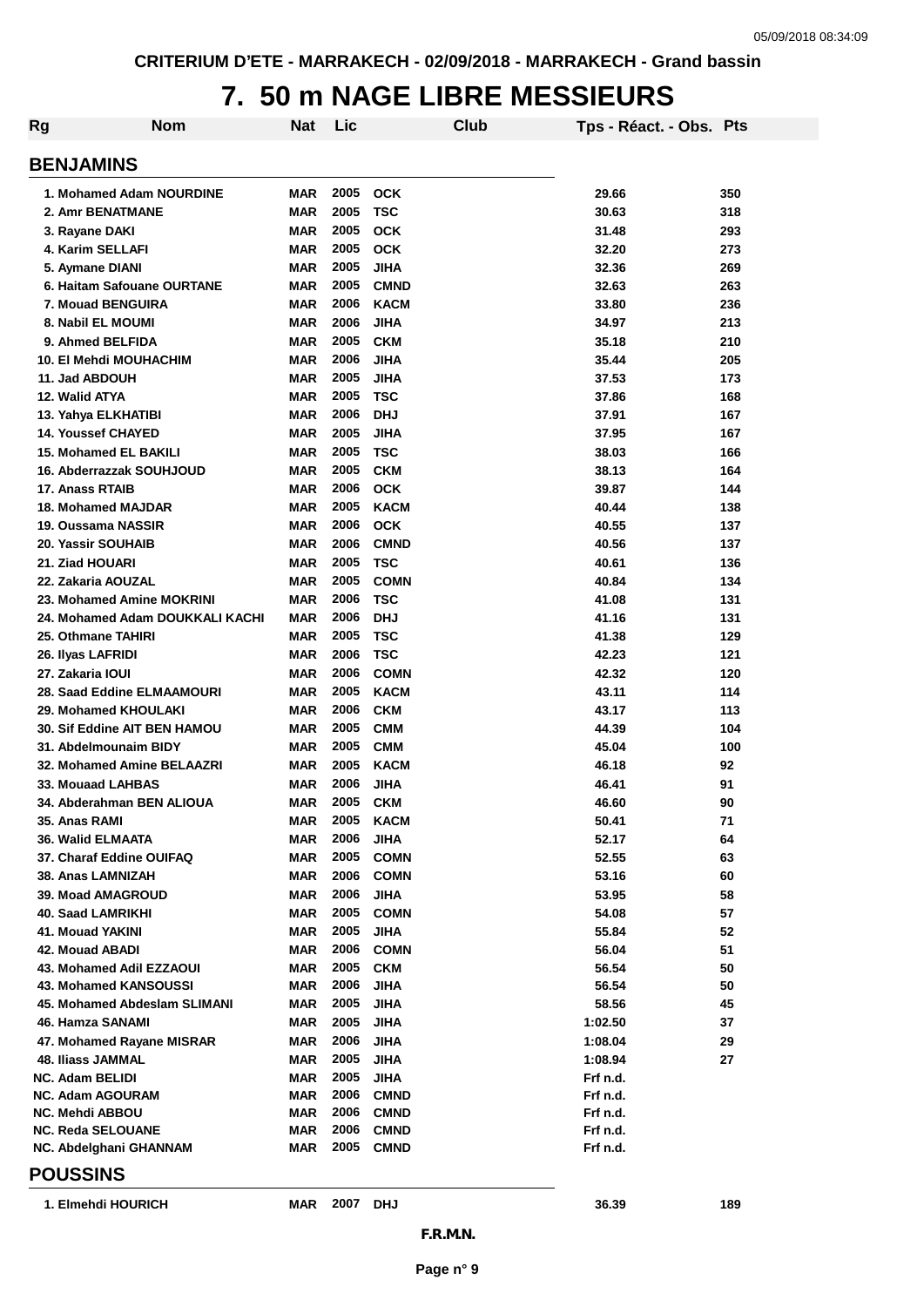### **7. 50 m NAGE LIBRE MESSIEURS**

| Rg                                   | <b>Nom</b> | Nat        | Lic  |             | <b>Club</b> | Tps - Réact. - Obs. Pts |     |
|--------------------------------------|------------|------------|------|-------------|-------------|-------------------------|-----|
| <b>POUSSINS</b>                      |            |            |      |             |             |                         |     |
| 2. Fadi ZOUGGARI                     |            | <b>MAR</b> | 2007 | <b>DHJ</b>  |             | 36.57                   | 187 |
| 3. Yahya Rayane NORDINE              |            | <b>MAR</b> | 2008 | <b>OCK</b>  |             | 37.84                   | 168 |
| 4. Zakaria ELKHATIBI                 |            | <b>MAR</b> | 2007 | <b>DHJ</b>  |             | 38.52                   | 160 |
| 5. Mohamed Taha TRAIDI               |            | <b>MAR</b> | 2007 | <b>OCK</b>  |             | 39.45                   | 148 |
| 6. Taha DAHDOUD                      |            | <b>MAR</b> | 2007 | <b>DHJ</b>  |             | 39.98                   | 143 |
| 7. Abdelhamid EL MOUEFFEQ            |            | <b>MAR</b> | 2008 | <b>DHJ</b>  |             | 40.12                   | 141 |
| 8. Mohammed BKHIBKHI                 |            | <b>MAR</b> | 2008 | <b>CMND</b> |             | 40.20                   | 140 |
| 9. Mehdi ELFALI                      |            | <b>MAR</b> | 2007 | <b>JIHA</b> |             | 40.26                   | 140 |
| 10. Hamza NAFR                       |            | <b>MAR</b> | 2008 | <b>OCK</b>  |             | 40.44                   | 138 |
| 11. Ilyas DARIF                      |            | <b>MAR</b> | 2007 | <b>CMND</b> |             | 41.09                   | 131 |
| 12. Ilyass LAMZOUGUI                 |            | <b>MAR</b> | 2007 | <b>JIHA</b> |             | 41.14                   | 131 |
| 13. Sohaib DAKI                      |            | <b>MAR</b> | 2007 | <b>OCK</b>  |             | 42.97                   | 115 |
| 14. Saad HADRI                       |            | <b>MAR</b> | 2007 | <b>CMND</b> |             | 43.16                   | 113 |
| 15. Adam DIYANE                      |            | <b>MAR</b> | 2008 | <b>JIHA</b> |             | 43.55                   | 110 |
| <b>16. Noureddine DOUKKALI KACHI</b> |            | <b>MAR</b> | 2008 | <b>DHJ</b>  |             | 43.81                   | 108 |
| 17. Mohamed Ayoub AIT BENTALEB       |            | <b>MAR</b> | 2007 | <b>CKM</b>  |             | 44.57                   | 103 |
| 18. Youssef EL IDRISSI               |            | <b>MAR</b> | 2007 | <b>KACM</b> |             | 44.66                   | 102 |
| 19. Mohammed Amine GHALIB            |            | <b>MAR</b> | 2008 | <b>TSC</b>  |             | 45.09                   | 99  |
| 20. Adam TOUNZI                      |            | <b>MAR</b> | 2008 | <b>OCK</b>  |             | 47.01                   | 88  |
| 21. Ilyas BOUAYADI                   |            | <b>MAR</b> | 2007 | <b>TSC</b>  |             | 47.38                   | 85  |
| 22. Tamim SOUITI                     |            | <b>MAR</b> | 2008 | <b>CMND</b> |             | 47.67                   | 84  |
| 23. Abdessalam BELFIDA               |            | <b>MAR</b> | 2007 | <b>CKM</b>  |             | 48.97                   | 77  |
| 24. Adam HAMOUCH                     |            | <b>MAR</b> | 2007 | <b>JIHA</b> |             | 49.01                   | 77  |
| 25. Mehdi RASSY                      |            | <b>MAR</b> | 2008 | <b>TSC</b>  |             | 49.30                   | 76  |
| 26. Mohamed Amine ZITOUNI            |            | <b>MAR</b> | 2007 | <b>KACM</b> |             | 50.15                   | 72  |
| 27. Haytham BENKARROUM               |            | <b>MAR</b> | 2007 | <b>TSC</b>  |             | 53.34                   | 60  |
| 28. Anas AZIZI                       |            | <b>MAR</b> | 2008 | <b>TSC</b>  |             | 53.79                   | 58  |
| 28. Yassir HARMACH                   |            | <b>MAR</b> | 2008 | <b>DHJ</b>  |             | 53.79                   | 58  |
| 30. Mehdi HARMACH                    |            | <b>MAR</b> | 2008 | <b>DHJ</b>  |             | 53.85                   | 58  |
| 31. Ahmed EL HIRI                    |            | <b>MAR</b> | 2007 | <b>JIHA</b> |             | 55.02                   | 54  |
| 32. Zine Elaabidine AYLAL            |            | <b>MAR</b> | 2008 | <b>COMN</b> |             | 57.05                   | 49  |
| 33. Ilias GARID                      |            | <b>MAR</b> | 2007 | <b>JIHA</b> |             | 59.87                   | 42  |
| 34. Anas AMRAOUI                     |            | <b>MAR</b> | 2007 | <b>JIHA</b> |             | 1:00.23                 | 41  |
| 35. Adam SIDI HIDA                   |            | <b>MAR</b> | 2008 | JIHA        |             | 1:04.46                 | 34  |
| 36. Sami SARGUI                      |            | <b>MAR</b> | 2007 | <b>JIHA</b> |             | 1:06.69                 | 30  |
| 37. Alae MISRAR                      |            | <b>MAR</b> | 2008 | <b>JIHA</b> |             | 1:24.21                 | 15  |
| NC. Abdellah JOUANI                  |            | <b>MAR</b> | 2007 | <b>CKM</b>  |             | Frf n.d.                |     |
| NC. Rami LAABIED                     |            | <b>MAR</b> | 2008 | <b>CMND</b> |             | Frf n.d.                |     |
| NC. Rayane M'GHARI                   |            | <b>MAR</b> | 2007 | <b>DHJ</b>  |             | Frf n.d.                |     |
| <b>NC. Issam BOUHMALA</b>            |            | <b>MAR</b> | 2007 | <b>JIHA</b> |             | Frf n.d.                |     |
| <b>NC. Youssef MAJDAR</b>            |            | <b>MAR</b> | 2007 | <b>KACM</b> |             | Frf n.d.                |     |
| NC. Abderrahman MOUBTASSIM           |            | <b>MAR</b> | 2008 | <b>COMN</b> |             | Frf n.d.                |     |
| <b>NC. Mohamed Amine ZEGOUMOU</b>    |            | <b>MAR</b> | 2008 | <b>OCK</b>  |             | Dsq FD                  | 0   |
| <b>NC. Diyaa LAFKIHI</b>             |            | <b>MAR</b> | 2007 | <b>TSC</b>  |             | Dsq FD                  | 0   |
| <b>NC. Rayane LAALJI</b>             |            | <b>MAR</b> | 2008 | <b>TSC</b>  |             | Dsq FD                  | 0   |
|                                      |            |            |      |             |             |                         |     |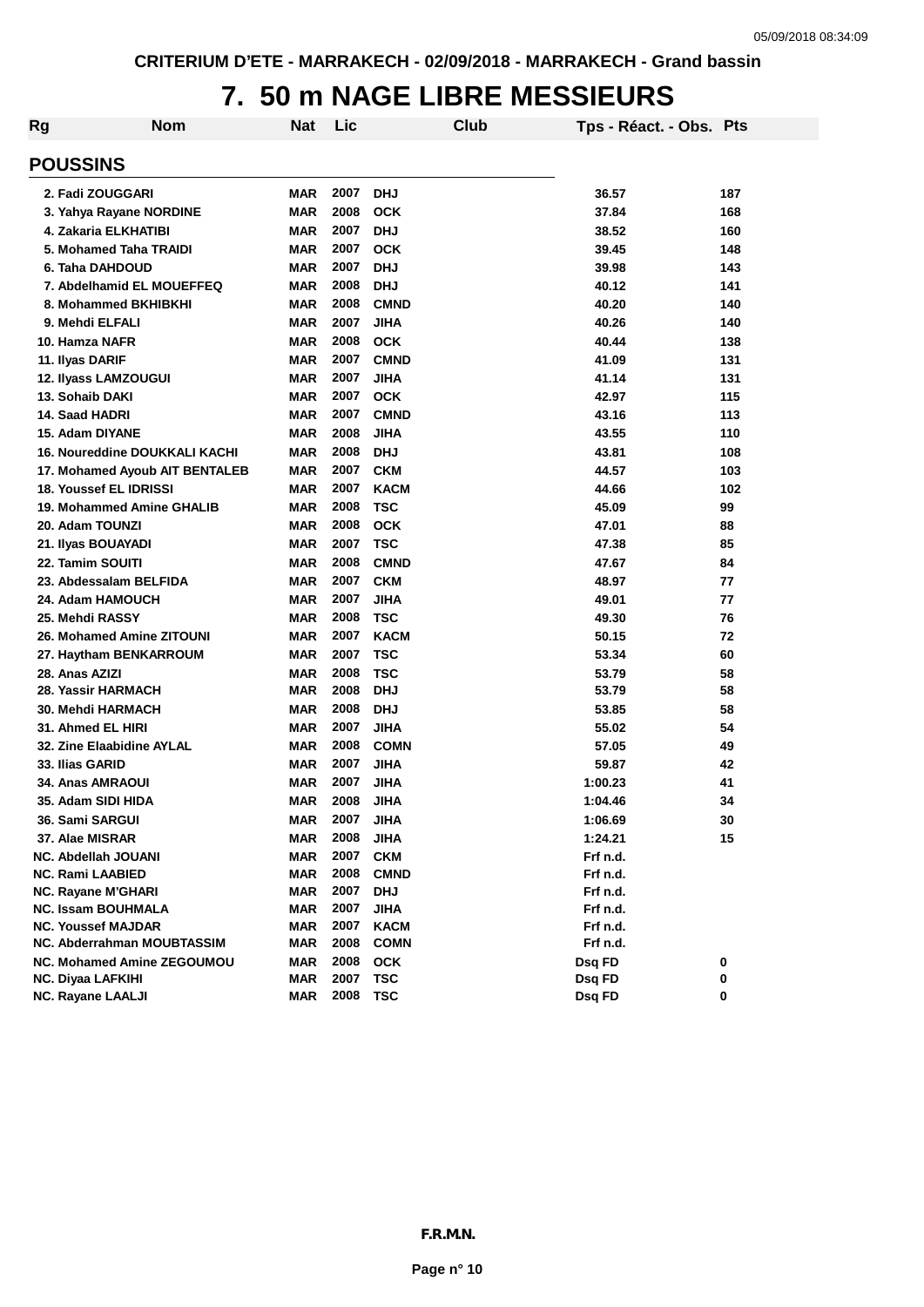### **8. 50 m BRASSE DAMES**

| <b>Rg</b>                                               | <b>Nom</b> | <b>Nat</b>               | Lic          | Club                     | Tps - Réact. - Obs. Pts |     |
|---------------------------------------------------------|------------|--------------------------|--------------|--------------------------|-------------------------|-----|
| <b>BENJAMINS</b>                                        |            |                          |              |                          |                         |     |
| 1. Iness LAKRADI                                        |            | <b>MAR</b>               | 2005         | <b>TSC</b>               | 48.53                   | 232 |
| 2. Maissam YAHIA                                        |            | <b>MAR</b>               | 2005         | <b>DHJ</b>               | 48.54                   | 232 |
| 3. Bachair LAHOUIRI                                     |            | <b>MAR</b>               | 2005         | <b>OCK</b>               | 48.86                   | 227 |
| 4. Islam BKHIBKHI                                       |            | <b>MAR</b>               | 2005         | <b>CMND</b>              | 48.95                   | 226 |
| <b>5. Nisrine MOUKASSI</b>                              |            | <b>MAR</b>               | 2006         | <b>TSC</b>               | 49.59                   | 217 |
| 6. Lina EL OUADIH                                       |            | <b>MAR</b>               | 2006         | <b>JIHA</b>              | 50.09                   | 211 |
| 7. Ghita ALADLOUNI                                      |            | <b>MAR</b>               | 2006         | <b>JIHA</b>              | 50.16                   | 210 |
| 8. Soumaya KADIMI                                       |            | <b>MAR</b>               | 2005         | <b>CMND</b>              | 50.27                   | 209 |
| 9. Wissal ELHAMIDI                                      |            | <b>MAR</b>               | 2005         | <b>CMND</b>              | 51.55                   | 194 |
| 10. Douaa TAWSSI                                        |            | <b>MAR</b>               | 2006         | <b>TSC</b>               | 51.95                   | 189 |
| 11. Aya BKHIBKHI                                        |            | <b>MAR</b>               | 2005         | <b>CMND</b>              | 52.37                   | 185 |
| 12. Sara CHBALY                                         |            | <b>MAR</b>               | 2006         | <b>JIHA</b>              | 54.06                   | 168 |
| 13. Hiba TORCHI                                         |            | <b>MAR</b>               | 2006         | <b>CMM</b>               | 55.15                   | 158 |
| <b>14. Roumaissa AIT LMODDAN</b>                        |            | <b>MAR</b>               | 2006         | <b>KACM</b>              | 56.69                   | 145 |
| 15. Hajar RAISSE                                        |            | <b>MAR</b>               | 2006         | <b>CSE</b>               | 59.52                   | 126 |
| <b>16. Zineb ZAHRAN</b>                                 |            | <b>MAR</b>               | 2005         | <b>CKM</b>               | 59.93                   | 123 |
| 17. Nour El Houda CHAKIB                                |            | <b>MAR</b>               | 2006         | <b>KACM</b>              | 1:04.70                 | 98  |
| <b>18. Zineb AGRAME</b>                                 |            | <b>MAR</b>               | 2006         | <b>TSC</b>               | 1:15.42                 | 61  |
| <b>NC. Latifa CHAH</b>                                  |            | <b>MAR</b>               | 2005         | <b>TSC</b>               | Frf dec.                |     |
| <b>NC. Mariem EL HAJRAOUI</b>                           |            | <b>MAR</b>               | 2006         | <b>CKM</b>               | Frf n.d.                |     |
| <b>NC. Meriem FELLAHI</b>                               |            | <b>MAR</b>               | 2006         | <b>CKM</b>               | Frf n.d.                |     |
| <b>NC. Rokia FANSOUNI</b>                               |            | <b>MAR</b>               | 2006         | <b>CMM</b>               | Frf n.d.                |     |
| <b>NC. Rania LAMHIMER</b>                               |            | MAR                      | 2006         | <b>OCBG</b>              | Dsq NI                  | 0   |
| <b>POUSSINS</b>                                         |            |                          |              |                          |                         |     |
| 1. Kawtar MIRHLAMI                                      |            | <b>MAR</b>               | 2007         | <b>DHJ</b>               | 45.86                   | 275 |
| 2. Sarah LACOMBE                                        |            | <b>MAR</b>               | 2007         | <b>JIHA</b>              | 45.88                   | 275 |
| 3. Salma AZIZI                                          |            | MAR                      | 2007         | <b>TSC</b>               | 46.36                   | 266 |
| 4. Oumnia RIDA                                          |            | <b>MAR</b>               | 2008         | <b>CNCS</b>              | 51.18                   | 198 |
| 5. Rahma EL HAMDANI                                     |            | <b>MAR</b>               | 2007         | <b>JIHA</b>              | 51.77                   | 191 |
| 6. Asmae KADIMI                                         |            | <b>MAR</b>               | 2008         | <b>CMND</b>              | 55.46                   | 155 |
| 7. Salma JARDINI                                        |            | <b>MAR</b>               | 2007         | <b>CKM</b>               | 56.78                   | 145 |
| 8. Hiba LAMOURI                                         |            | <b>MAR</b>               | 2007         | <b>JIHA</b>              | 57.04                   | 143 |
| 9. Sarah AADAD                                          |            | <b>MAR</b>               | 2007         | <b>CMND</b>              | 57.44                   | 140 |
| 10. Malak TAHIRI                                        |            | <b>MAR</b>               | 2008         | <b>TSC</b>               | 1:00.95                 | 117 |
| 11. Yousra BERCHID                                      |            | <b>MAR</b>               | 2008         | <b>DHJ</b>               | 1:01.11                 | 116 |
| 12. Assia TAWSSI                                        |            | <b>MAR</b>               | 2007         | <b>TSC</b>               | 1:02.09                 | 111 |
| 13. Sara SALHAOUI                                       |            | <b>MAR</b>               | 2007         | <b>COMN</b>              | 1:03.04                 | 106 |
| <b>14. Marwa ELBASSITY</b>                              |            | <b>MAR</b>               | 2007         | <b>TSC</b>               | 1:03.95                 | 101 |
|                                                         |            |                          | 2007         |                          |                         |     |
| <b>15. Wissal ABDENOURI</b>                             |            | <b>MAR</b>               |              | <b>KACM</b>              | 1:04.66                 | 98  |
| <b>NC. Imane ELKHOMSI</b>                               |            | <b>MAR</b>               | 2007<br>2008 | <b>CKM</b><br><b>CKM</b> | Frf n.d.                |     |
| <b>NC. Zainab JOUANI</b><br><b>NC. Nour MOUHIM</b>      |            | <b>MAR</b><br><b>MAR</b> | 2007         | <b>CKM</b>               | Frf n.d.<br>Frf n.d.    |     |
|                                                         |            | <b>MAR</b>               | 2007         | <b>DHJ</b>               | Frf n.d.                |     |
|                                                         |            |                          |              |                          |                         |     |
| <b>NC. Hiba MAKBOULI</b><br><b>NC. Nohaila LAKHOUIL</b> |            | <b>MAR</b>               | 2008         | <b>JIHA</b>              | Frf n.d.                |     |

**m**.N. 0 0 0 0  $\overline{N}$ **0 0 Page n° 10 1** 21 C/70100001954 PROVMAR000000000407008 711270960385 2018/04/01 *F.R.M.N.***Page 100 100 100 100 100 100 100 100 100 100 100 100 100 100 100 100 100 100 100 100 100 100 100 100 100 100 100 100 100 100 100 100 100 100 100 100** <sup>F</sup> <sup>2</sup> 904 Mars <sup>2018</sup>  $F. R. M.$ DAMES Dames  $F.R.M.N.$ DAMES Dames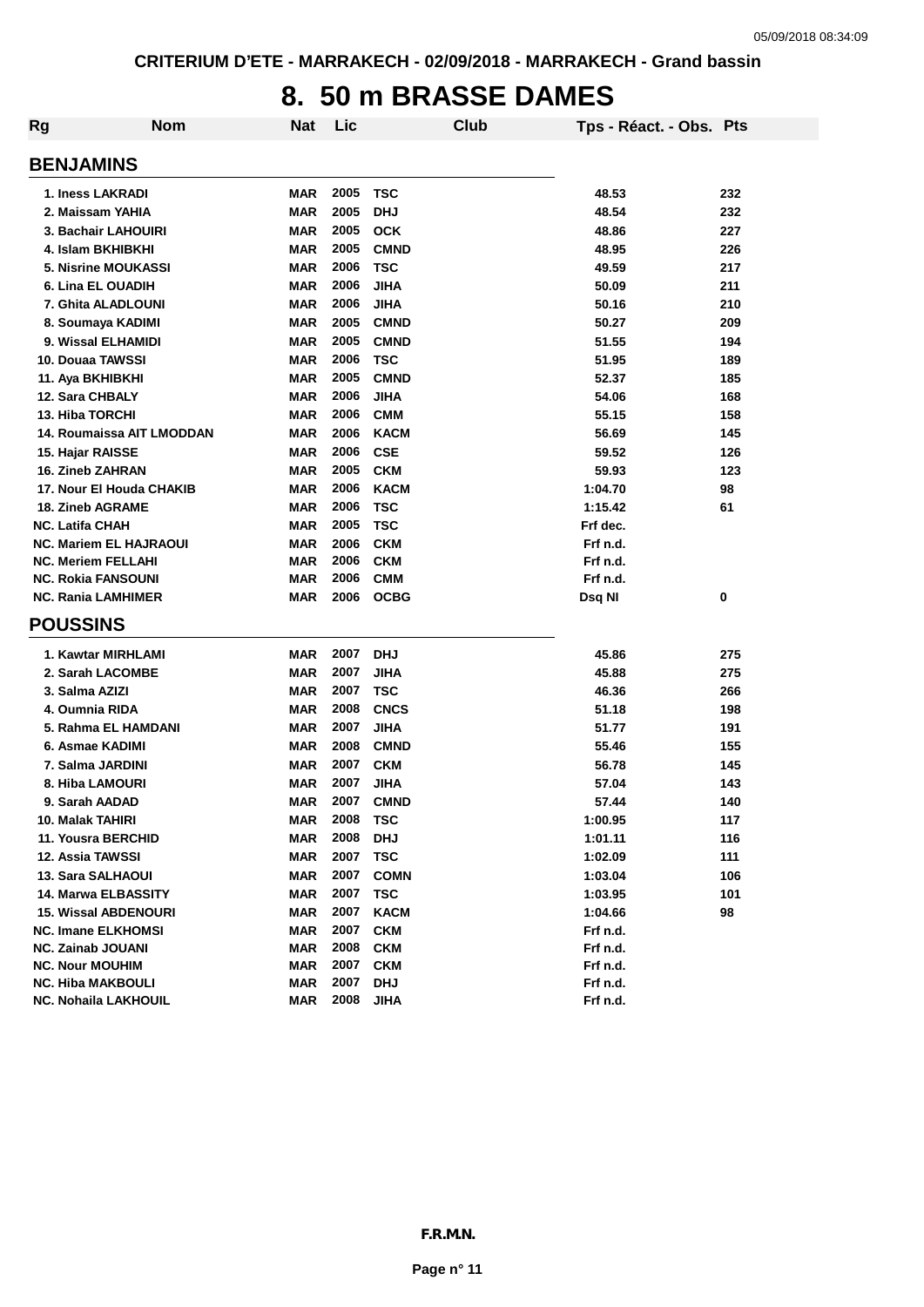## **9. 50 m PAPILLON MESSIEURS**

| <b>Rg</b>              | <b>Nom</b>                            | <b>Nat</b> | Lic  |             | Club | Tps - Réact. - Obs. Pts |     |
|------------------------|---------------------------------------|------------|------|-------------|------|-------------------------|-----|
| <b>BENJAMINS</b>       |                                       |            |      |             |      |                         |     |
|                        | 1. Mohamed Adam NOURDINE              | <b>MAR</b> | 2005 | <b>OCK</b>  |      | 32.46                   | 330 |
|                        | 2. Amr BENATMANE                      | <b>MAR</b> | 2005 | <b>TSC</b>  |      | 34.98                   | 263 |
|                        | 3. Mouad BENGUIRA                     | <b>MAR</b> | 2006 | <b>KACM</b> |      | 35.23                   | 258 |
| 4. Rayane DAKI         |                                       | <b>MAR</b> | 2005 | <b>OCK</b>  |      | 37.36                   | 216 |
|                        | 5. El Mehdi MOUHACHIM                 | <b>MAR</b> | 2006 | <b>JIHA</b> |      | 39.77                   | 179 |
|                        | 6. Mehdi ZEHNOUNI                     | <b>MAR</b> | 2005 | <b>DHJ</b>  |      | 40.31                   | 172 |
|                        | 7. Nabil EL MOUMI                     | <b>MAR</b> | 2006 | <b>JIHA</b> |      | 40.51                   | 169 |
|                        | 8. Karim SELLAFI                      | <b>MAR</b> | 2005 | <b>OCK</b>  |      | 41.19                   | 161 |
| 9. Aymane DIANI        |                                       | <b>MAR</b> | 2005 | <b>JIHA</b> |      | 44.83                   | 125 |
|                        | 10. Mohamed Adam DOUKKALI KACHI       | <b>MAR</b> | 2006 | <b>DHJ</b>  |      | 50.88                   | 85  |
| <b>11. Ziad HOUARI</b> |                                       | <b>MAR</b> | 2005 | <b>TSC</b>  |      | 51.89                   | 80  |
|                        | 12. Yahya ELKHATIBI                   | <b>MAR</b> | 2006 | <b>DHJ</b>  |      | 52.91                   | 76  |
| 13. Ilyas LAFRIDI      |                                       | <b>MAR</b> | 2006 | <b>TSC</b>  |      | 53.52                   | 73  |
| 14. Walid ATYA         |                                       | <b>MAR</b> | 2005 | <b>TSC</b>  |      | 55.39                   | 66  |
|                        | <b>15. Mohamed KHOULAKI</b>           | <b>MAR</b> | 2006 | <b>CKM</b>  |      | 1:01.23                 | 49  |
| <b>POUSSINS</b>        |                                       |            |      |             |      |                         |     |
|                        | 1. Fadi ZOUGGARI                      | <b>MAR</b> | 2007 | <b>DHJ</b>  |      | 44.98                   | 124 |
|                        | 2. Mohamed Taha TRAIDI                | <b>MAR</b> | 2007 | <b>OCK</b>  |      | 46.15                   | 114 |
| 3. Mehdi ELFALI        |                                       | <b>MAR</b> | 2007 | <b>JIHA</b> |      | 52.91                   | 76  |
|                        | 4. Zakaria ELKHATIBI                  | <b>MAR</b> | 2007 | <b>DHJ</b>  |      | 52.95                   | 76  |
|                        | 5. Diyaa LAFKIHI                      | <b>MAR</b> | 2007 | <b>TSC</b>  |      | 57.35                   | 59  |
|                        | 6. Ilyas BOUAYADI                     | <b>MAR</b> | 2007 | <b>TSC</b>  |      | 1:03.42                 | 44  |
| 7. Mehdi RASSY         |                                       | <b>MAR</b> | 2008 | <b>TSC</b>  |      | 1:03.47                 | 44  |
|                        | <b>NC. Mohamed Ayoub AIT BENTALEB</b> | <b>MAR</b> | 2007 | <b>CKM</b>  |      | Dsq NI                  | 0   |
|                        |                                       |            |      |             |      |                         |     |

**000000<sup>0</sup>**

*F.R.M.N.*

**Page n° 12**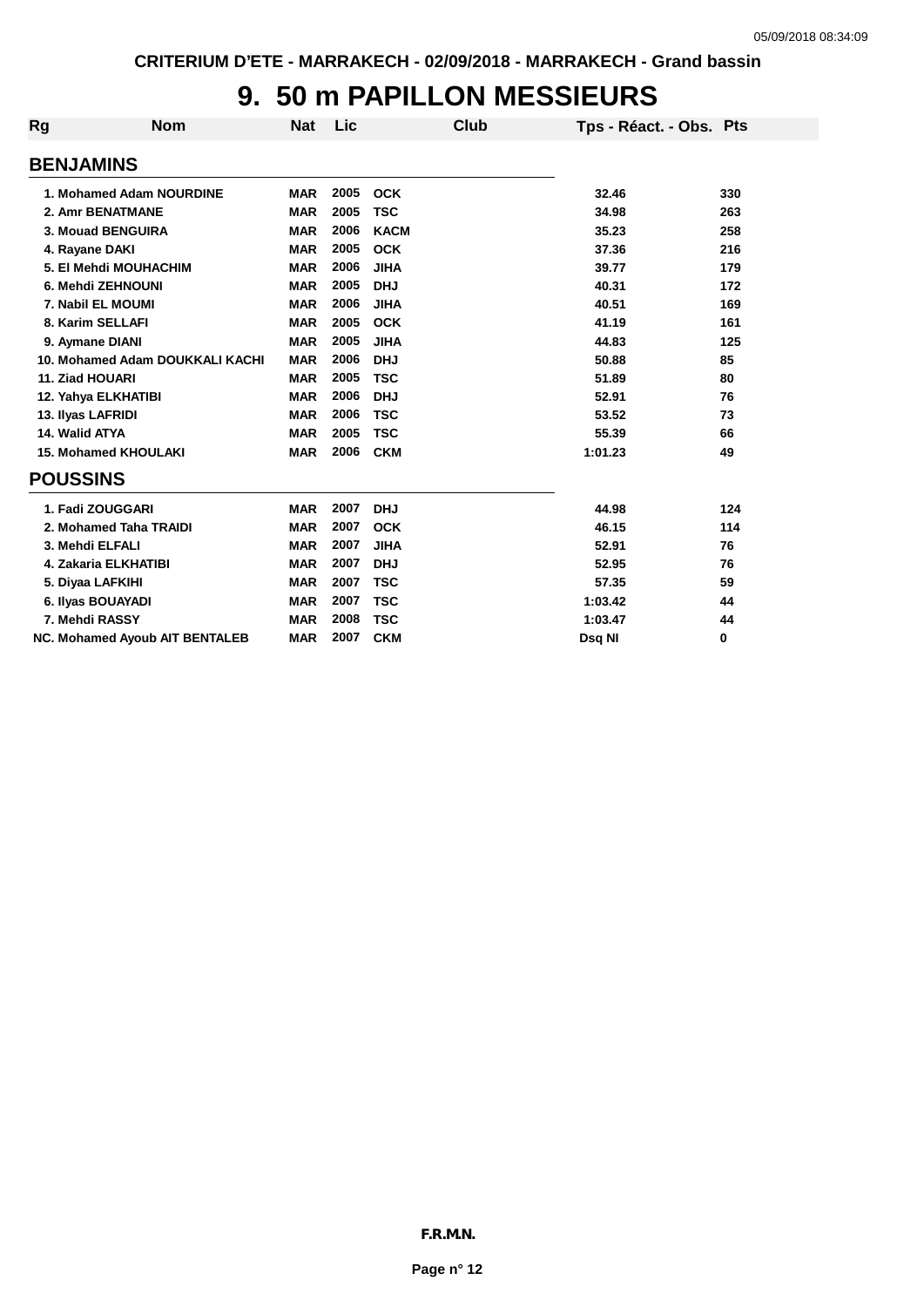# **10. 50 m DOS DAMES**

| <b>Rg</b>                 | <b>Nom</b>                     | <b>Nat</b> | Lic  | Club        | Tps - Réact. - Obs. Pts |     |
|---------------------------|--------------------------------|------------|------|-------------|-------------------------|-----|
| <b>BENJAMINS</b>          |                                |            |      |             |                         |     |
|                           | 1. Bachair LAHOUIRI            | <b>MAR</b> | 2005 | <b>OCK</b>  | 40.36                   | 301 |
|                           | 2. Islam BKHIBKHI              | <b>MAR</b> | 2005 | <b>CMND</b> | 42.08                   | 266 |
| 3. Maissam YAHIA          |                                | <b>MAR</b> | 2005 | <b>DHJ</b>  | 44.10                   | 231 |
|                           | 4. Wissal ELHAMIDI             | <b>MAR</b> | 2005 | <b>CMND</b> | 51.41                   | 145 |
| 5. Zineb AGRAME           |                                | <b>MAR</b> | 2006 | <b>TSC</b>  | 52.89                   | 133 |
| 6. Douaa TAWSSI           |                                | <b>MAR</b> | 2006 | <b>TSC</b>  | 53.28                   | 131 |
| 7. Aya KASSI              |                                | <b>MAR</b> | 2005 | <b>TSC</b>  | 54.86                   | 120 |
|                           | 8. Malak RHAYOUR               | <b>MAR</b> | 2005 | <b>JIHA</b> | 54.90                   | 119 |
| 9. Aya NADRI              |                                | MAR        | 2006 | <b>OCK</b>  | 57.28                   | 105 |
|                           | 10. Insaf ECH-CHEIKH           | <b>MAR</b> | 2006 | <b>OCK</b>  | 58.92                   | 96  |
| 11. Hajar RAISSE          |                                | <b>MAR</b> | 2006 | <b>CSE</b>  | 1:00.56                 | 89  |
| <b>NC. Hiba MACHTRA</b>   |                                | <b>MAR</b> | 2006 | <b>KACM</b> | Frf n.d.                |     |
| <b>POUSSINS</b>           |                                |            |      |             |                         |     |
|                           | 1. Kawtar MIRHLAMI             | <b>MAR</b> | 2007 | <b>DHJ</b>  | 42.45                   | 259 |
|                           | 2. Lina Malak HAITAM           | <b>MAR</b> | 2007 | <b>OCK</b>  | 42.90                   | 251 |
|                           | 3. Marwa EL-ABBARI             | <b>MAR</b> | 2007 | <b>OCK</b>  | 43.78                   | 236 |
| 4. Oumnia RIDA            |                                | <b>MAR</b> | 2008 | <b>CNCS</b> | 49.09                   | 167 |
| 5. Kamilia ATIF           |                                | <b>MAR</b> | 2007 | <b>TSC</b>  | 49.50                   | 163 |
| 6. Sarah AADAD            |                                | <b>MAR</b> | 2007 | <b>CMND</b> | 49.81                   | 160 |
|                           | 7. Ilham EL MACHFOU            | <b>MAR</b> | 2007 | <b>JIHA</b> | 50.02                   | 158 |
|                           | 8. Aya EL HODAIGUI             | <b>MAR</b> | 2007 | <b>TSC</b>  | 50.59                   | 153 |
| 9. Salma AZIZI            |                                | MAR        | 2007 | <b>TSC</b>  | 54.72                   | 120 |
| 10. Hiba LAMOURI          |                                | <b>MAR</b> | 2007 | <b>JIHA</b> | 54.92                   | 119 |
|                           | 11. Yasmine ED DRIEF           | <b>MAR</b> | 2008 | <b>KACM</b> | 55.10                   | 118 |
| 12. Malak TAHIRI          |                                | <b>MAR</b> | 2008 | <b>TSC</b>  | 55.98                   | 112 |
| 13. Salma JARDINI         |                                | <b>MAR</b> | 2007 | <b>CKM</b>  | 56.09                   | 112 |
|                           | 14. Youmna OUNACEUR            | <b>MAR</b> | 2008 | <b>CMND</b> | 58.65                   | 98  |
| 15. Hajar ELHALABY        |                                | <b>MAR</b> | 2007 | <b>OCK</b>  | 59.69                   | 93  |
| 16. Asmae KADIMI          |                                | <b>MAR</b> | 2008 | <b>CMND</b> | 1:01.88                 | 83  |
| 17. Yousra BERCHID        |                                | <b>MAR</b> | 2008 | <b>DHJ</b>  | 1:04.10                 | 75  |
| <b>18. Assia TAWSSI</b>   |                                | <b>MAR</b> | 2007 | <b>TSC</b>  | 1:09.47                 | 59  |
| <b>NC. Diae LAHBAS</b>    |                                | <b>MAR</b> | 2008 | <b>JIHA</b> | Frf n.d.                |     |
| <b>NC. Imane ELKHOMSI</b> |                                | <b>MAR</b> | 2007 | <b>CKM</b>  | Frf n.d.                |     |
| <b>NC. Hiba MAKBOULI</b>  |                                | <b>MAR</b> | 2007 | <b>DHJ</b>  | Frf n.d.                |     |
|                           | <b>NC. Nohaila LAKHOUIL</b>    | <b>MAR</b> | 2008 | <b>JIHA</b> | Frf n.d.                |     |
| <b>NC. Israe DOUADA</b>   |                                | <b>MAR</b> | 2007 | <b>KACM</b> | Frf n.d.                |     |
|                           | <b>NC. Zaynab BENBABA</b>      | <b>MAR</b> | 2008 | <b>JIHA</b> | Frf n.d.                |     |
|                           | <b>NC. Zainab AIT CHAHBOUN</b> | <b>MAR</b> | 2008 | <b>JIHA</b> | Frf n.d.                |     |

**m**.N. **0 0 Page n° 12 1** *F.R.M.N.* **P.R.M.N.**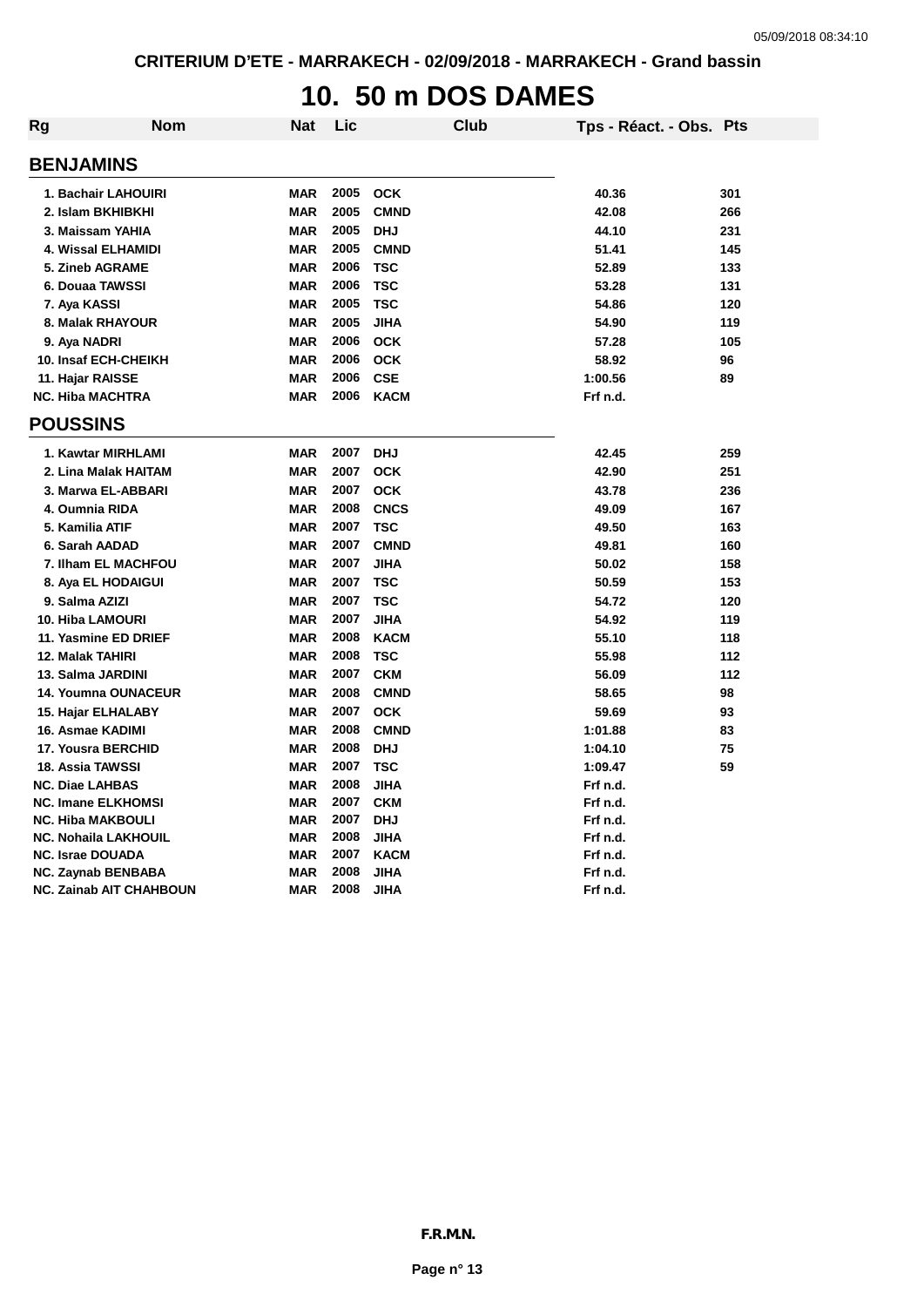### **11. 4 x 50 m NAGE LIBRE MESSIEURS**

| Rg | <b>Nom</b>                                             | <b>Nat</b>               | Lic          |                            | <b>Club</b> | Tps - Réact. - Obs. Pts |            |
|----|--------------------------------------------------------|--------------------------|--------------|----------------------------|-------------|-------------------------|------------|
|    | <b>BENJAMINS</b>                                       |                          |              |                            |             |                         |            |
|    | 1. Ilyas LAFRIDI                                       | <b>MAR</b>               | 2006         | <b>TSC</b>                 |             | 2:35.88                 | 167        |
|    | <b>Ziad HOUARI</b>                                     | <b>MAR</b>               | 2005         | <b>TSC</b>                 |             |                         | 167        |
|    | <b>Mohamed Amine MOKRINI</b>                           | <b>MAR</b>               | 2006         | <b>TSC</b>                 |             |                         | 167        |
|    | <b>Firass BELHOUJI</b>                                 | <b>MAR</b>               | 2005         | <b>TSC</b>                 |             |                         | 167        |
|    | 2. Adam AMARIR                                         | <b>MAR</b>               | 2006         | <b>KACM</b>                |             | 2:43.78                 | 144        |
|    | <b>Mohamed MAJDAR</b>                                  | <b>MAR</b>               | 2005         | <b>KACM</b>                |             |                         | 144        |
|    | <b>Saad Eddine ELMAAMOURI</b><br><b>Mouad BENGUIRA</b> | <b>MAR</b><br><b>MAR</b> | 2005<br>2006 | <b>KACM</b><br><b>KACM</b> |             |                         | 144<br>144 |
|    | 3. Moad AMAGROUD                                       | <b>MAR</b>               | 2006         | <b>JIHA</b>                |             | 3:11.80                 | 89         |
|    | <b>Walid ELMAATA</b>                                   | <b>MAR</b>               | 2006         | <b>JIHA</b>                |             |                         | 89         |
|    | <b>Mouaad LAHBAS</b>                                   | <b>MAR</b>               | 2006         | <b>JIHA</b>                |             |                         | 89         |
|    | <b>Jad ABDOUH</b>                                      | <b>MAR</b>               | 2005         | <b>JIHA</b>                |             |                         | 89         |
|    | <b>POUSSINS</b>                                        |                          |              |                            |             |                         |            |
|    | 1. Elmehdi HOURICH                                     | <b>MAR</b>               | 2007         | <b>DHJ</b>                 |             | 2:32.48                 | 178        |
|    | Rayane M'GHARI                                         | <b>MAR</b>               | 2007         | <b>DHJ</b>                 |             |                         | 178        |
|    | Zakaria ELKHATIBI                                      | <b>MAR</b>               | 2007         | <b>DHJ</b>                 |             |                         | 178        |
|    | Fadi ZOUGGARI                                          | <b>MAR</b>               | 2007         | <b>DHJ</b>                 |             |                         | 178        |
|    | 2. Yahya Rayane NORDINE                                | <b>MAR</b>               | 2008         | <b>OCK</b>                 |             | 2:38.93                 | 157        |
|    | <b>Sohaib DAKI</b>                                     | <b>MAR</b>               | 2007         | <b>OCK</b>                 |             |                         | 157        |
|    | <b>Hamza NAFR</b>                                      | <b>MAR</b>               | 2008         | <b>OCK</b>                 |             |                         | 157        |
|    | <b>Mohamed Taha TRAIDI</b>                             | <b>MAR</b>               | 2007         | <b>OCK</b>                 |             |                         | 157        |
|    | 3. Tamim SOUITI                                        | <b>MAR</b>               | 2008         | <b>CMND</b>                |             | 2:53.39                 | 121        |
|    | <b>Ilyas DARIF</b>                                     | <b>MAR</b>               | 2007         | <b>CMND</b>                |             |                         | 121        |
|    | <b>Saad HADRI</b>                                      | <b>MAR</b>               | 2007         | <b>CMND</b>                |             |                         | 121        |
|    | <b>Mohammed BKHIBKHI</b>                               | <b>MAR</b>               | 2008         | <b>CMND</b>                |             |                         | 121        |
|    | 4. Rayane LAALJI                                       | <b>MAR</b>               | 2008         | <b>TSC</b>                 |             | 2:57.02                 | 114        |
|    | Diyaa LAFKIHI<br><b>Mohammed Amine GHALIB</b>          | <b>MAR</b><br><b>MAR</b> | 2007<br>2008 | <b>TSC</b><br><b>TSC</b>   |             |                         | 114<br>114 |
|    | <b>Ilyas BOUAYADI</b>                                  | <b>MAR</b>               | 2007         | <b>TSC</b>                 |             |                         | 114        |
|    | <b>NC. Adam SIDI HIDA</b>                              | <b>MAR</b>               | 2008         | <b>JIHA</b>                |             | Disqual.                | 0          |
|    | <b>Anas AMRAOUI</b>                                    | <b>MAR</b>               | 2007         | <b>JIHA</b>                |             |                         | 0          |
|    | Ilias GARID                                            | <b>MAR</b>               | 2007         | <b>JIHA</b>                |             |                         | 0          |
|    | <b>Adam HAMOUCH</b>                                    | <b>MAR</b>               | 2007         | <b>JIHA</b>                |             |                         | 0          |
|    |                                                        |                          |              |                            |             |                         |            |
|    |                                                        |                          |              |                            |             |                         |            |
|    |                                                        |                          |              |                            |             |                         |            |
|    |                                                        |                          |              |                            |             |                         |            |
|    |                                                        |                          |              |                            |             |                         |            |
|    |                                                        |                          |              |                            |             |                         |            |
|    |                                                        |                          |              |                            |             |                         |            |
|    |                                                        |                          |              |                            |             |                         |            |
|    |                                                        |                          |              |                            |             |                         |            |
|    |                                                        |                          |              |                            |             |                         |            |
|    |                                                        |                          |              |                            |             |                         |            |
|    |                                                        |                          |              |                            |             |                         |            |
|    |                                                        |                          |              |                            |             |                         |            |
|    |                                                        |                          |              |                            |             |                         |            |
|    |                                                        |                          |              |                            |             |                         |            |
|    |                                                        |                          |              |                            |             |                         |            |
|    |                                                        |                          |              |                            |             |                         |            |
|    |                                                        |                          |              |                            |             |                         |            |
|    |                                                        |                          |              |                            |             |                         |            |
|    |                                                        |                          |              |                            |             |                         |            |
|    |                                                        |                          |              |                            |             |                         |            |
|    |                                                        |                          |              |                            |             |                         |            |
|    |                                                        |                          |              |                            |             |                         |            |
|    |                                                        |                          |              |                            |             |                         |            |